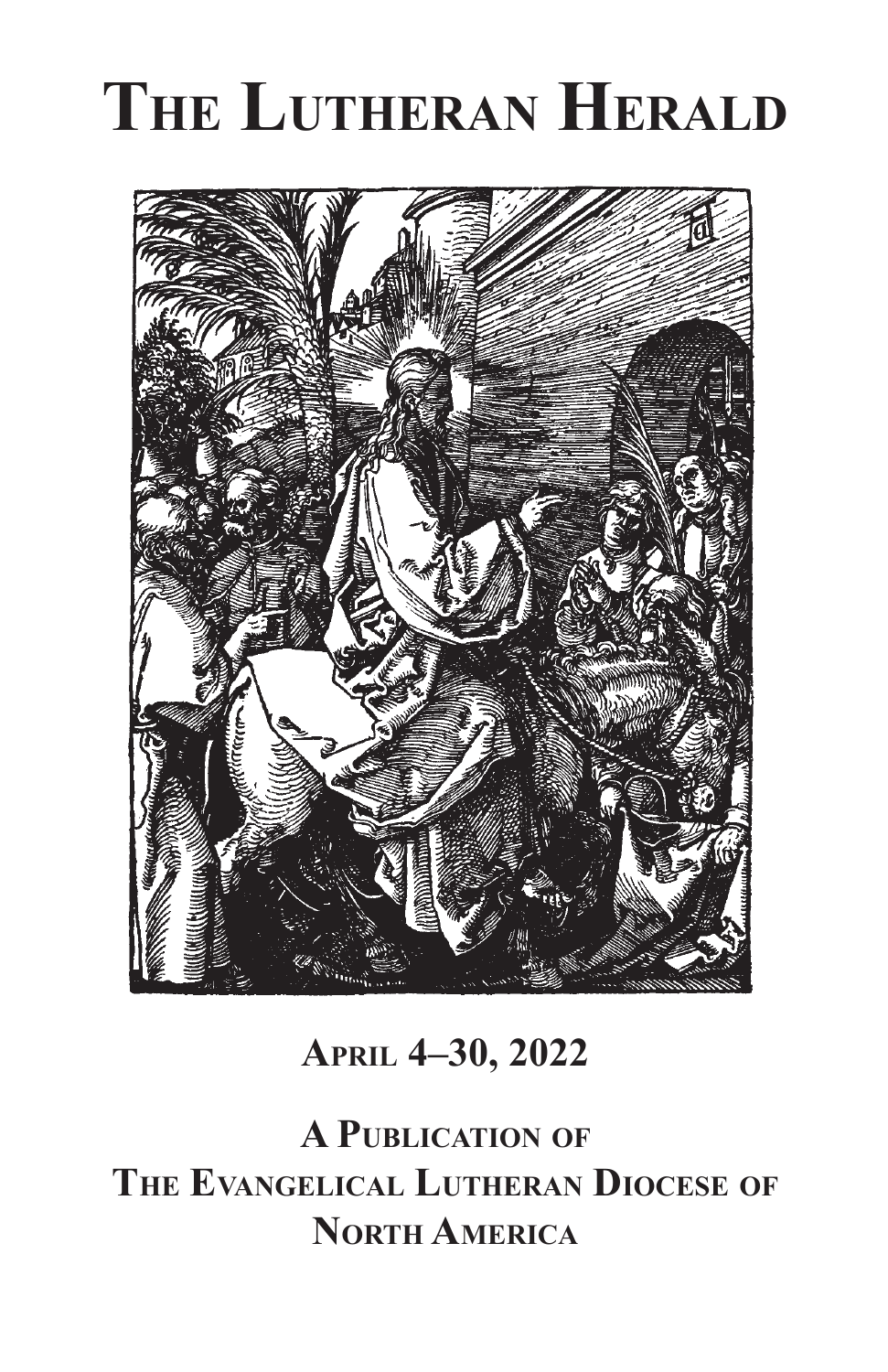# *The Calendar*

*The Lutheran Hymnal* (1941): TLH; *The Evangelical Lutheran Hymn-Book* (1912): ELHB; *The Evangelical Lutheran Hymnary* (1913): ELH

(Monday: M; Tuesday: T; Wednesday: W; Thursday: R; Friday: F; Saturday: S)

| Lent 5-Judica                                            | <b>ELH 587</b>  |
|----------------------------------------------------------|-----------------|
| Palmarum                                                 | <b>TLH 146</b>  |
| Maundy Thursday                                          | <b>TLH 163</b>  |
| Good Friday                                              | <b>TLH 172</b>  |
| Holy Saturday                                            | TLH 190/ELH 335 |
| Easter-The Feast of the Resurrection of our Lord TLH 195 |                 |
| Philip Melanchthon, Confessor                            |                 |
| Easter 1-Quasimodogeniti                                 | <b>TLH 208</b>  |
| St. Mark, Evangelist                                     |                 |
|                                                          |                 |

**ST. IGNATIUS SEMINARY UPDATE—**The Spring quarter began on February 28. The classes this quarter are as follows:

E009—Greek Readings 3 (1 hr.)

S005—Creation and Redemption (3 hrs.)

H004—Reformation (3 hrs.)

E004—Isaiah (3 hrs.)

The seminary midterm break will begin Saturday, April 9 and classes will resume Monday, May 2. The break is situated around Holy Week, Easter, and the annual Colloquium and Synod of the diocese.

**SUPPORT FOR ST. IGNATIUS SEMINARY—**The work of the seminary is of critical importance for the ongoing purpose of this diocese, preparing future pastors to serve in congregations of our fellowship. In the past year, there has been a significant decrease in financial support for St. Ignatius. While the seminary has sufficient reserves to continue its work for several years, it is important that we do not deplete these reserves. If you would be willing to help provide such support, it can be sent to ELDoNA via the treasurer, Rev. Michael Henson, Trinity Ev. Lutheran Church 1000 North Park Ave. Herrin, IL 62948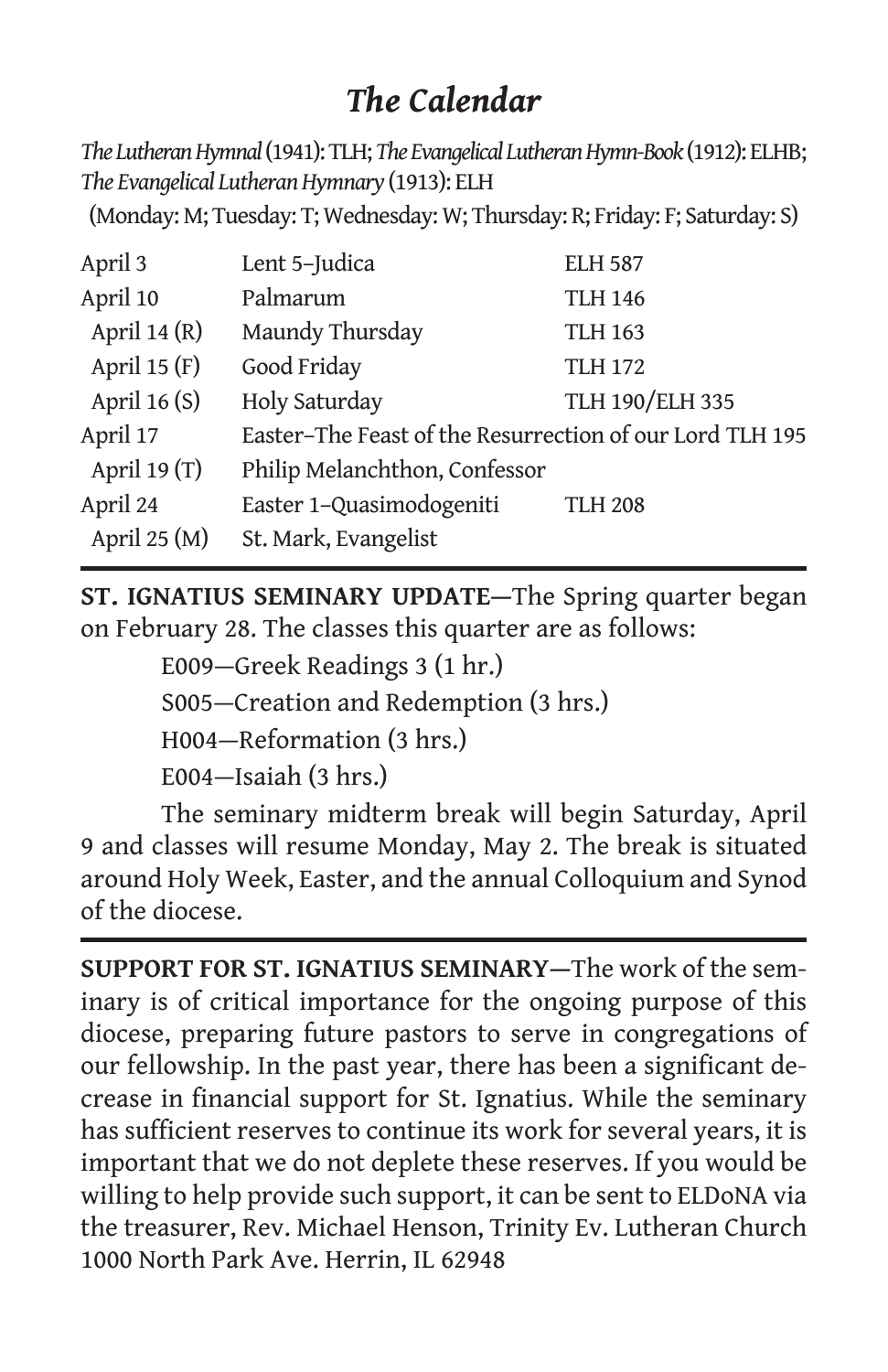

VISITOR AT SALEM AND ST. IGNATIUS SEMINARY—Michael and Kayla Schommer and their children recently visited. Michael (center) is considering application to begin studies at St. Ignatius in the next triennium.

**COLLECT AND PSALM FOR USE IN THIS TIME OF WAR**—As the Russian regime engages in its barbaric and unjustifiable war against Ukraine, the bishop of the Ukrainian Lutheran Church has asked that prayer would be offered on behalf of the Ukrainian people. The following Collect is appointed for that purpose and it is to be used in the Divine Service and Prayer Offices of Matins and Vespers throughout Lent:

O almighty Lord God, who alone riddest away tyrants, stir up Thy great strength, we beseech Thee, and come and help Thy Church; scatter the counsels of them that secretly devise mischief, and do Thou bring the dealings of the violent to naught; cast down the unjust from high places, and cause the unruly to cease from troubling; allay all envious and malicious passions, and subdue the haters and evil-doers. Look in mercy on those immediately exposed to peril, conflict, sickness, and death; comfort the prisoners, relieve the sufferings of the wounded, and show mercy to the dying. Remove in Thy good providence all causes and occasions of war, dispose the hearts of those engaged therein to moderation, and of Thy great goodness restore peace among the nations; through Jesus Christ, our Lord. Amen.

The use of Psalm 37 as an imprecatory Psalm may also be used in the Prayer Offices, in addition to the appointed Psalm of the day or week. —Bishop Heiser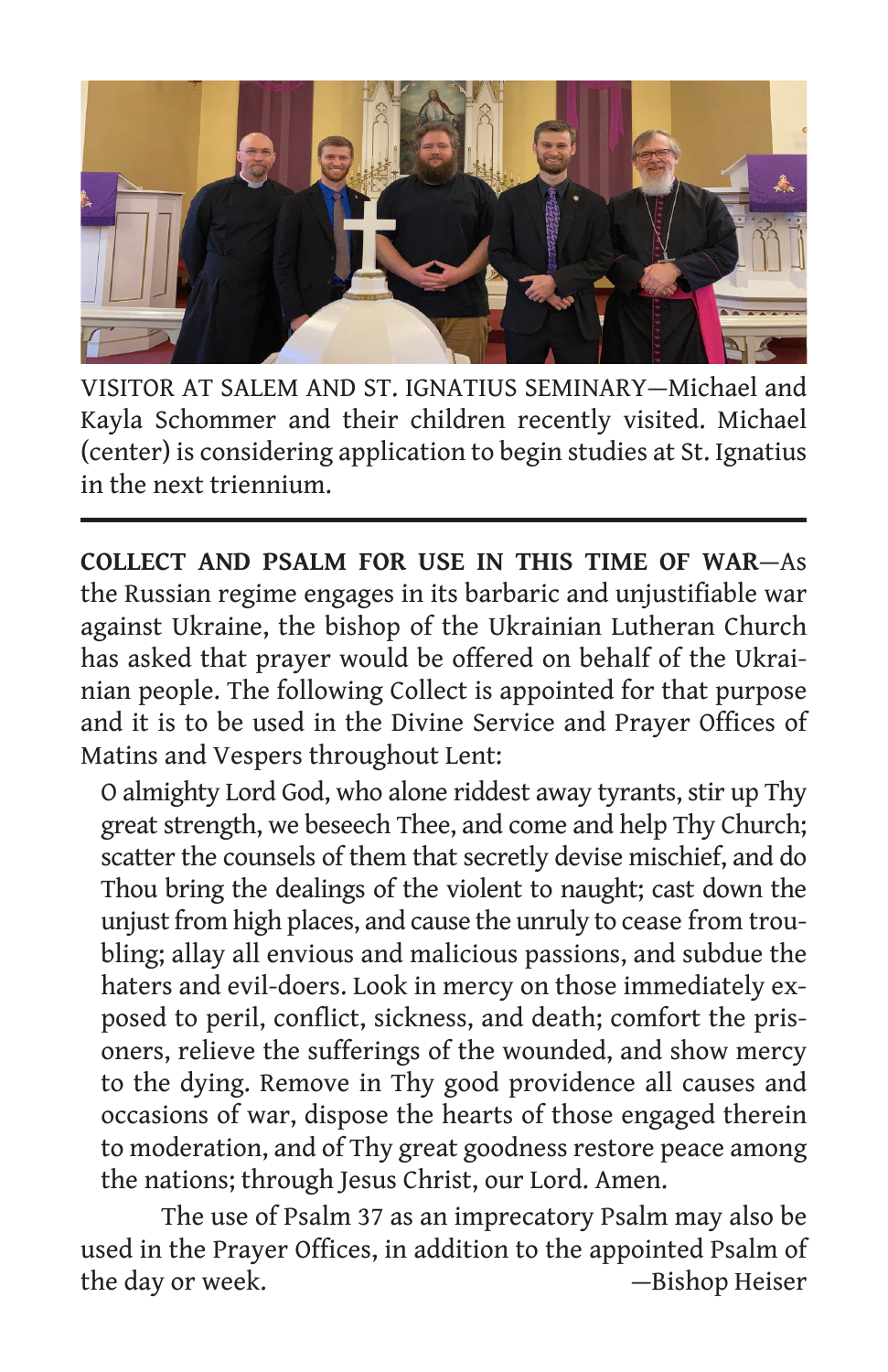# Lesson from the Book of Concord Judica Sunday

#### Chapter VI. Of the Third Use of the Law.

1. We believe, teach and confess that although men rightly believing and truly converted to God have been freed and exempted from the curse and coercion of the Law, they nevertheless are not on this account without Law, but have been redeemed by the Son of God, in order that they should exercise themselves in it day and night, (Ps. 119). For even our first parents before the fall did not live without Law, which Law of God was also written upon their hearts, because they were created in the image of God (Gen. 1:26sq.; 2:16 sqq.; 3:3).

2. We believe, teach and confess that the preaching of the Law is to be urged with diligence, not only upon the unbelieving and impenitent, but also upon the rightly believing, truly converted, regenerate, and justified by faith.

3. For although they are regenerate and renewed in the spirit of their mind, yet, in the present life, this regeneration and renewal are not complete, but are only begun, and believers are, in the spirit of their mind, in a constant struggle against the flesh, i.e. against the corrupt nature and disposition which cleaves to us unto death. On account of this old Adam, which still inheres in the understanding, will and all the powers of man, it is needful that the Law of the Lord always shine upon the way before him, in order that he may do nothing from self-imposed human devotion; likewise, that the old Adam also may not employ his own will, but may be subdued against his will, not only by the admonition and threatening of the Law, but also by punishments and blows, so that he may follow and surrender himself captive to the Spirit (1 Cor. 9:27; Rom. 6:12; Gal. 6:14; Ps. 119:1 sqq.; Heb. 13:21).

4. Then as to the distinction between the works of the Law and the fruits of the Spirit, we believe, teach and confess that the works which are done according to the Law, as long as they are and are called works of the Law, are only extorted from man by the force of punishment and the threatening of God's wrath.

5. But the fruits of the Spirit are the works which the Spirit of God who dwells in believers works through the regenerate, and are done by believers so far as they are regenerate [spontaneously and freely], as though they knew of no command, threat or reward; for in this manner the children of God live in the Law and walk according to the Law of God, a manner which St. Paul, in his Epistles, calls the Law of Christ and the Law of the mind (Rom. 7:25; 8:7).

6. Thus the Law is and remains both to the penitent and impenitent, both to regenerate and unregenerate men, one and the same Law, namely, the immutable will of God; and the distinction, so far as it concerns obedience, is alone in the men, inasmuch as one who is not yet regenerate does what is required him by the Law out of constraint and unwillingly (as also the regenerate do according to the flesh); but the believer, so far as he is regenerate, without constraint and with a willing spirit, does that which no threatening of the Law could ever extort from him.

—The Formula of Concord, Epitome, Art. VI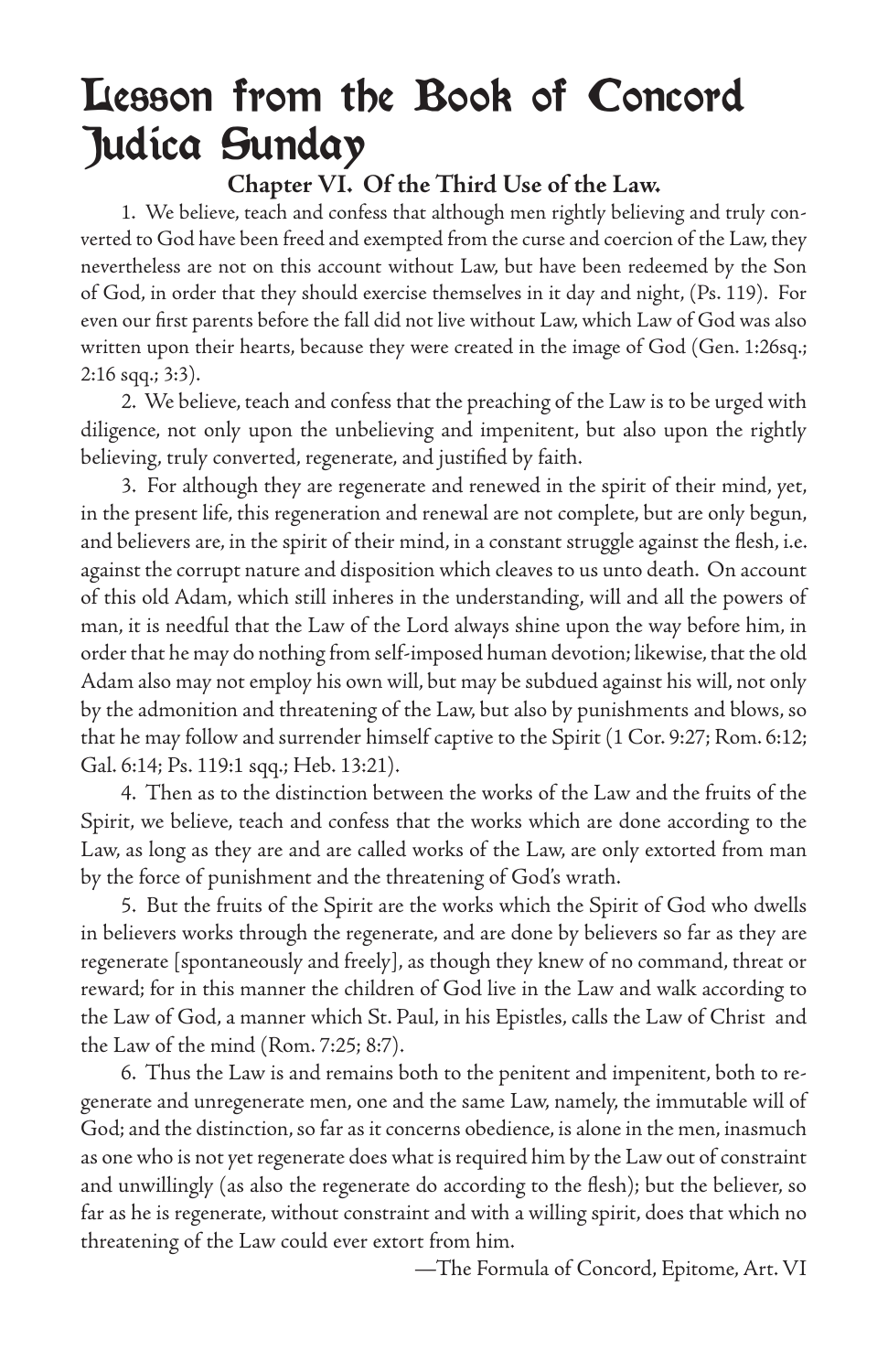Love begins with the Christian Church, with Christians loving other Christians. This does not mean that Christians do not love non-Christians. On the contrary, Christians will love all men better if their love starts where the Christ commanded: "if you have love for one another."

There is a vocational hierarchy to love. In Matthew 22, our Lord teaches that the greatest commandment is to love God, and the second is to love our neighbor (vs. 37–40). We can only truly love our neighbor if we love God more; if we love our neighbor more than God, it will be impossible to truly love either God or our neighbor.

Just as love for God must come before love for neighbor, our Lord teaches that not all neighbors are loved the same way. Love for fellow Christians must come before love for non-Christians. This does not mean that we do not love non-Christians. Rather, just as loving God leads to loving neighbors, loving God's saints leads to loving those who are not saints. This is necessary because the greatest good we could wish on anyone is that he becomes a saint through faith and Baptism.

 We must love God first, then God's saints, then those who are not saints. Only in this way can we love all men properly.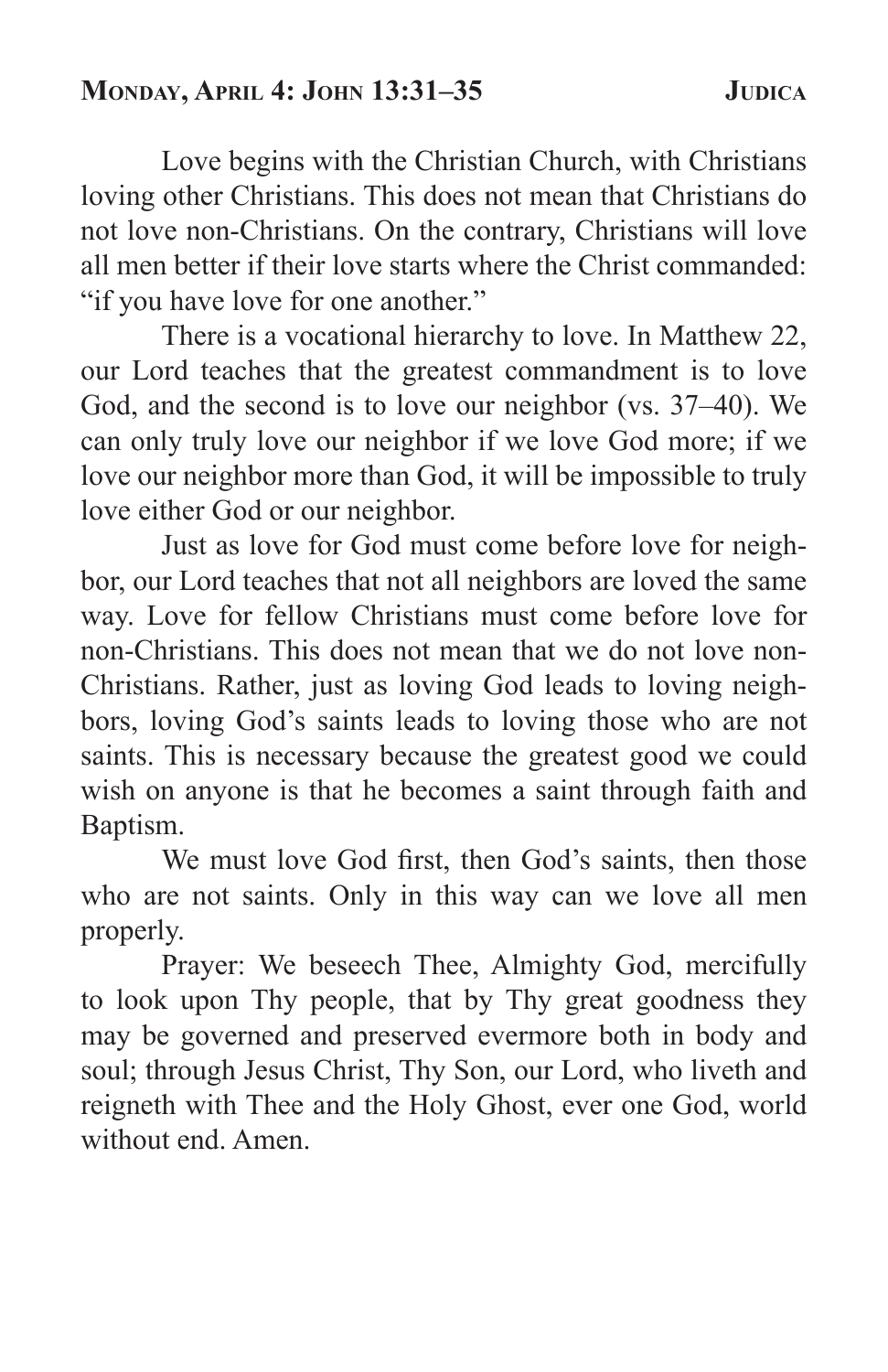Everyone suffers because of man's fall into sin. Christians, in general, suffer more. In addition to what all men suffer, a Christian suffers for two other reasons: 1) he has made the world and the devil his enemies and 2) the Christ also suffered. Now, suffering is not evil, in a moral sense. We may call suffering "evil" if we mean that it was not part of God's original plan. But it is not a sin to suffer. To despair is a sin; to charge God with moral evil is a sin. But to suffer is not a sin. On the other hand, if we endure suffering by prayer, that prayer is a pleasing sacrifice to God.

St. Paul, in today's text, teaches that God comforts us in affliction. He does not always take affliction away, but He does always comfort. Our chief comfort is that our sins are forgiven through faith in the Lord Jesus Christ. As often as we pray in faith, God reaffirms to us this promise of forgiveness in Christ. The more we are afflicted, the more we pray. Therefore God uses affliction to bring us closer to Him, so that we lean on Him and grow more confident in the forgiveness of our sins. When fellow saints suffer as we do, we can comfort them in the same forgiveness of sins. We do not comfort with empty words like, "It'll be ok." Our comfort means something: "In Christ, your sins are forgiven."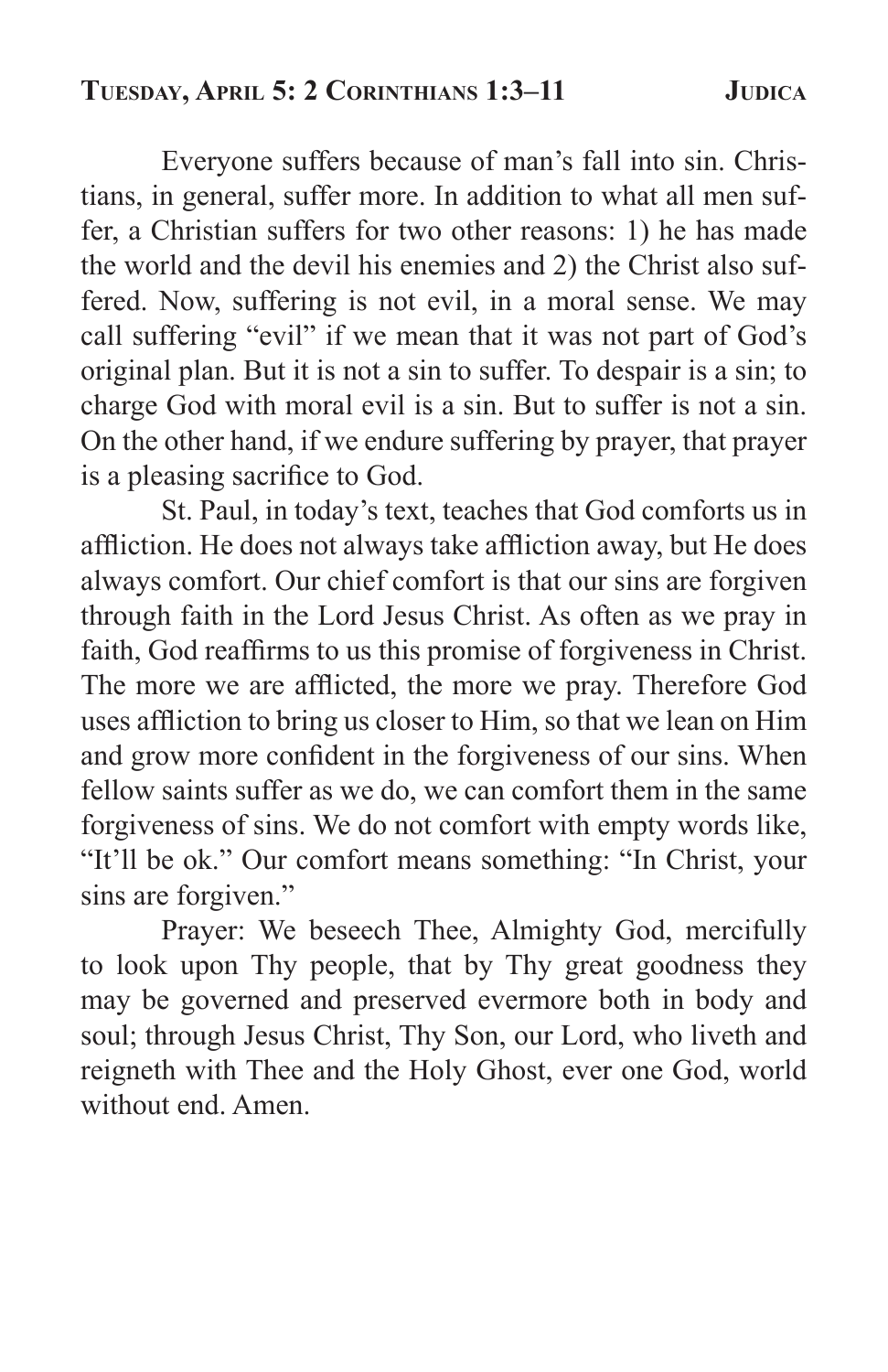"Because He could swear by no one greater, He swore by Himself."

To swear is to call someone greater than yourself to be a witness of what you say. Oaths are taken with a hand on the Bible as though to say, "As God is my witness, I am telling the truth." If someone says, "I am not lying", and we do not believe him, are we more likely to believe him if he adds, "I swear by myself that I am not lying"? Of course not.

If God swears by Himself, it can only mean one of two things: 1) He is a liar, or 2) He is the very highest authority of all. The Pharisees of Jesus' day chose the first option, saying to Him, "You bear witness of Yourself; Your witness is not true" (John 8:13). However, Jesus demonstrated who He is not only by word, but also by deed. His resurrection from the dead proves that He is God and, therefore, the highest authority of all. "I AM the First and the Last. I AM He who lives, and was dead, and behold, I AM alive forevermore. Amen." (Revelation 1:17–18)

Since Jesus is the highest authority of all, everything He says is true. When He says your sins are forgiven, they are. When He says, "This is My body … This is My blood," we must believe that they are. We are Abraham's children if we believe what Jesus says.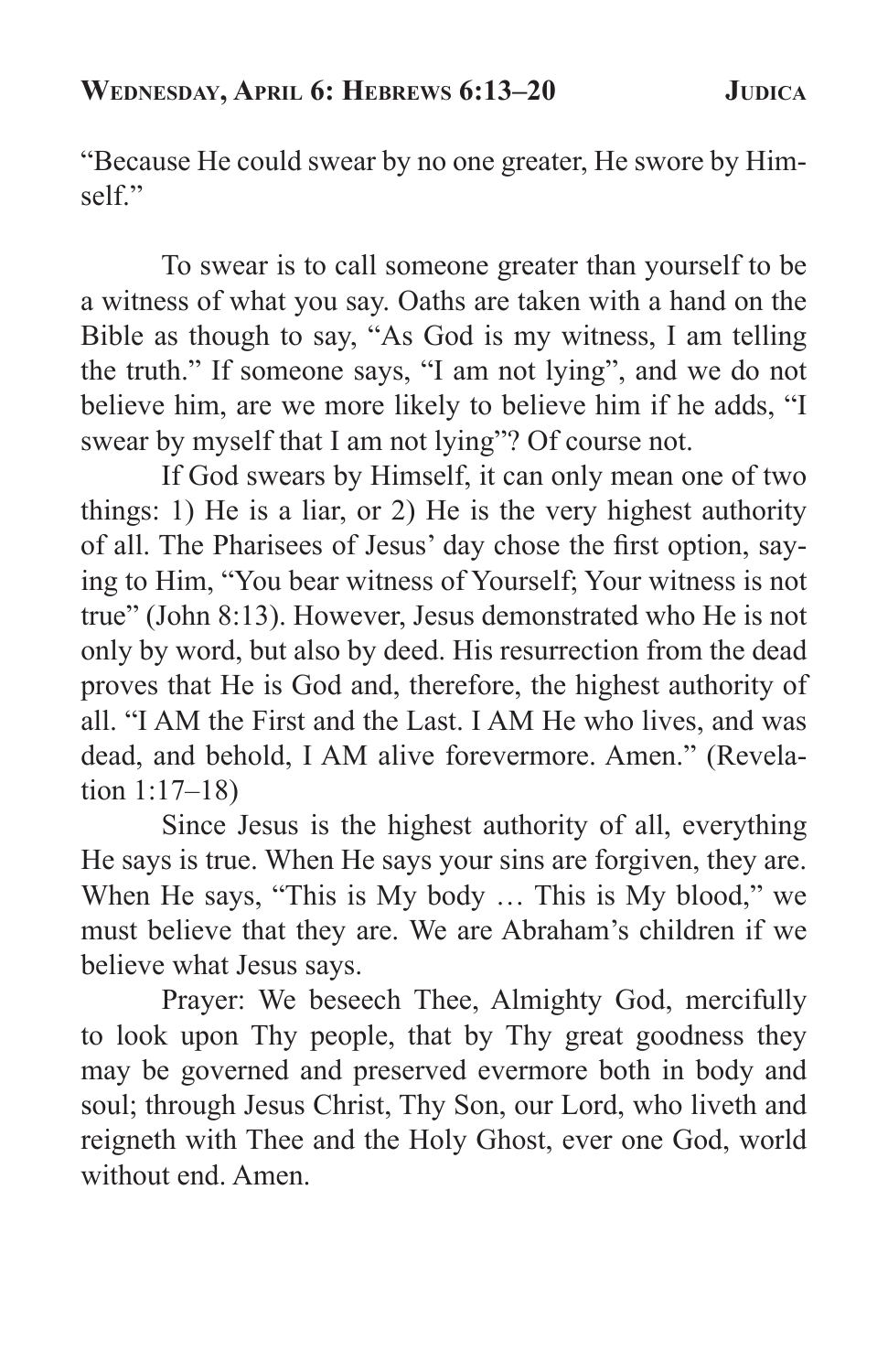When the children of Israel committed idolatry with their golden calf, Moses was willing to be the substitute for their atonement. He prayed, if God would not forgive their sin, that God would blot out Moses from the book of life instead. In this way, Moses prefigured the Lord Jesus Christ, who would take the sins of all mankind on Himself and die in their place.

However, God rejects Moses's proposition, saying, "Whoever has sinned against Me, I will blot him out of My book." Moses was not the Christ. Moses was not able to pay for the sins of the people, because he himself was a sinful man. Yes, Moses was a faithful man, who remained with the Lord in faith and did not commit idolatry like the rest. But he was a man, only, and could die for no one's sins except his own. In this way, Moses pointed forward to the Lord Jesus Christ, who would be more than a man; He would be man and God at the same time.

The Lord Jesus Christ is both like Moses and greater than Moses. He is like Moses because He intercedes between us and God, and prays that God would not condemn us for our sins. Again, He is greater than Moses because His sinless blood is worthy to atone for the sins of all people. And He did atone for the sins of all people!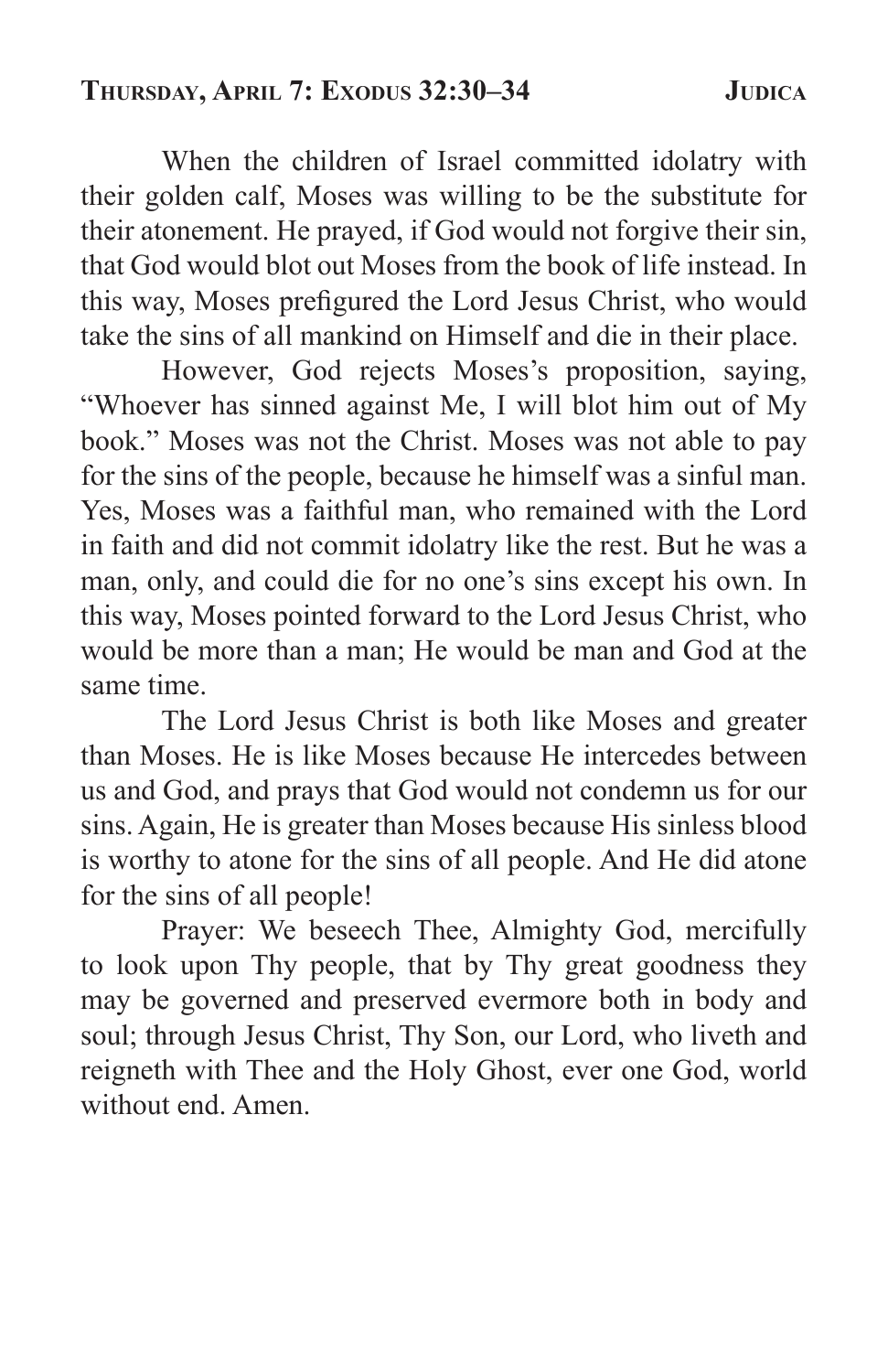"A testament is in force after men are dead."

In civil matters, we understand the idea of a "last will and testament;" in it a man leaves instructions for his children on how his earthly possessions are to be distributed. When properly processed, a man's last will and testament possesses the binding force of law. But it does not go into effect until the man has died.

Christ is "the Mediator of the new [testament]" (the words "covenant" and "testament" are the same in Greek). On the night when Christ was betrayed, He took the cup and said, "This is My blood of the new [testament], which is shed for many for the remission of sins" (Matthew 26:28). The institution of the Lord's Supper is His last will and testament. Then He died, causing the testament to take effect. After this He rose from the dead, making His testament a communion in His living body and blood.

Therefore, the practice of the Lord's Supper has binding force on the Christian Church; she must practice it according to His institution. But this testament is not a burden. Rather, it is the joyous treasure of heaven, which we have inherited through our Lord's death. He who receives this blessed inheritance in faith has what He promises: the forgiveness of sins, for "without shedding of blood there is no remission."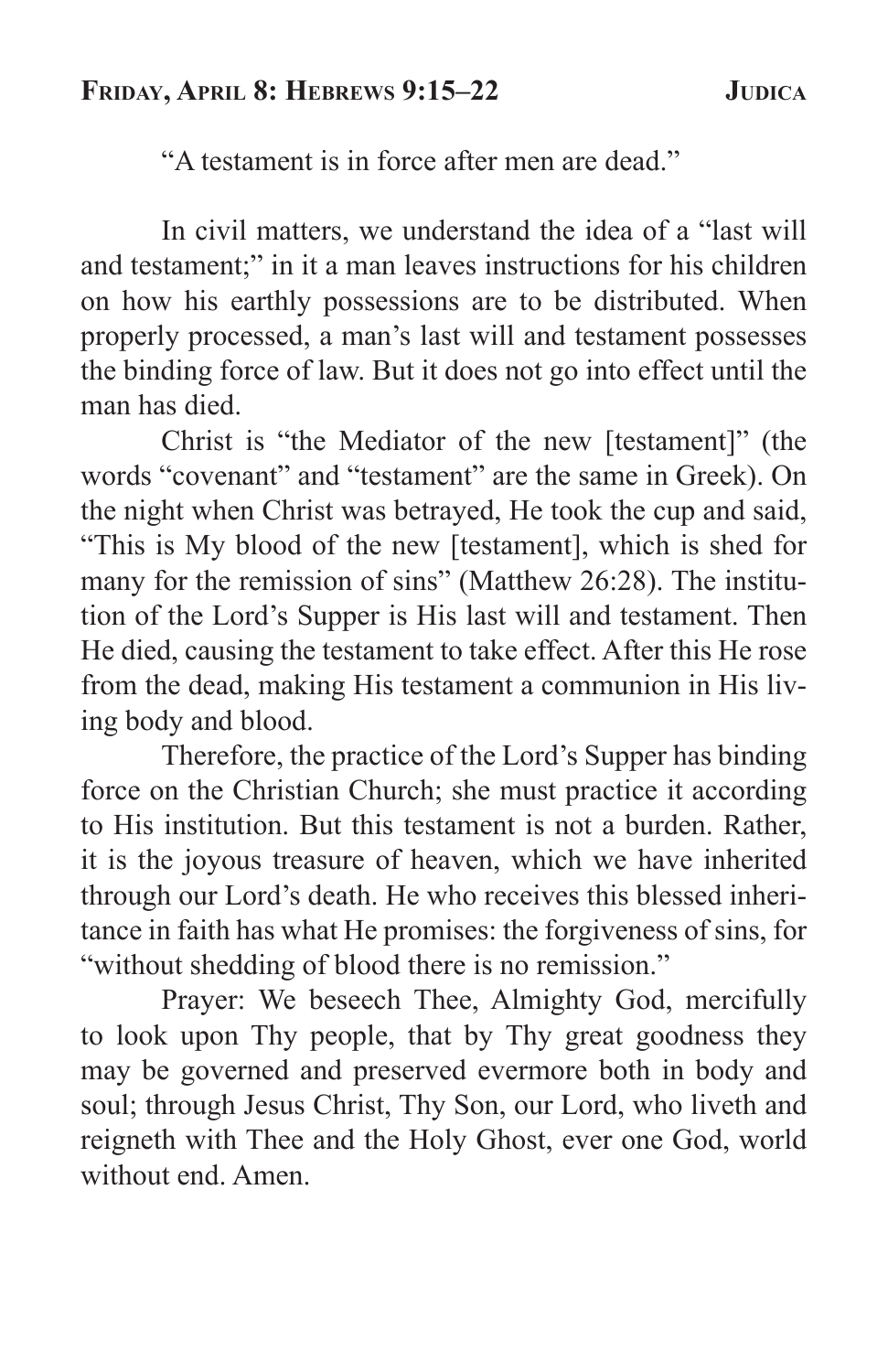"We… give you opportunity to boast on our behalf, that you may have an answer for those who boast in appearance and not in heart." St. Paul gives permission to the Corinthians to boast of him and the other Apostles against false brethren. The orthodox Lutheran Church does the same thing, for we confess in the Nicene Creed, "I believe one holy Christian and Apostolic Church."

What does it mean to confess that the Church is "Apostolic"? It means that the true doctrine of the true Church has not changed since the Lord Jesus Christ handed it down to the Apostles. When we confess the Nicene Creed, we confess that we believe and teach that same true doctrine which the Apostles taught.

What does it mean to "boast" in the Apostles? We boast in the Apostles when we confess their doctrine against those who teach otherwise—who, as St. Paul puts it, "boast in appearance and not in heart."

Who are these? Anyone who confesses any doctrine which did not come from the Apostles—such as the pope, church fathers, modern preachers, or one's own dreams—trusts in lies and has an empty boast. If these are set against the doctrine of the Apostles, they are empty and false.

We boast in this: the Lutheran doctrine is the doctrine of the Apostles, which is derived from the writings of the Apostles themselves—namely, the Holy Scriptures.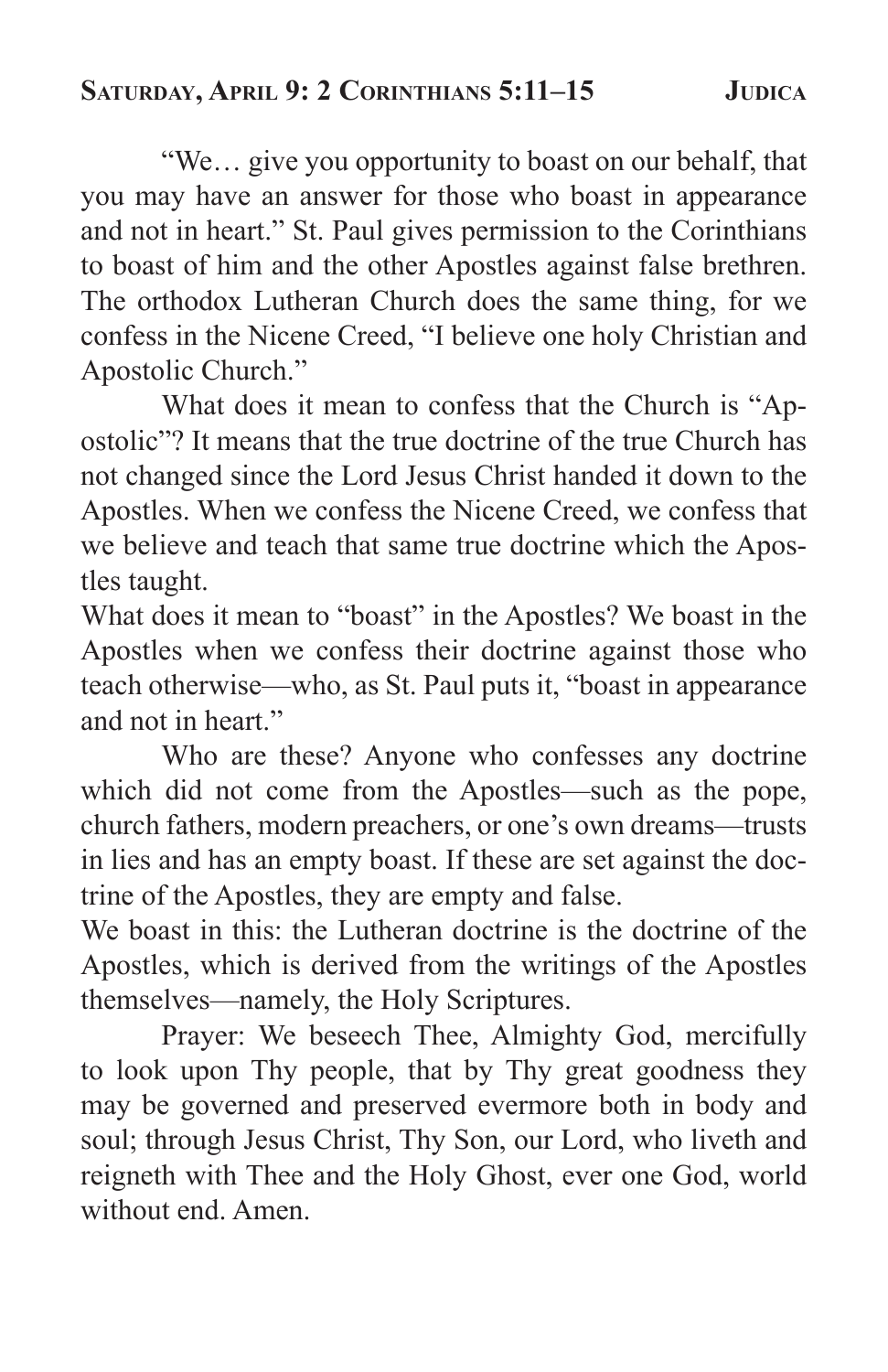# Lesson from the Book of Concord Palmarum (Palm) Sunday

# Article III.

Also they [the Lutherans] teach, that the Word, that is, the Son of God, did take man's nature in the womb of the Blessed Virgin Mary, so that there are Two Natures, the divine and the human, inseparably conjoined in one Person, one Christ, true God and true man, who was born of the Virgin Mary, truly suffered, was crucified, dead and buried, that He might reconcile the Father unto us, and be a sacrifice, not only for original guilt, but for all actual sins of men. He also descended into hell, and truly rose again the third day; afterward He ascended into Heaven, that He might sit on the right hand of the Father, and forever reign, and have dominion over all creatures, and sanctify them that believe in Him, by sending the Holy Ghost into their hearts, to rule, comfort and quicken them, and to defend them against the devil and the power of sin. The same Christ shall openly come again to judge the quick and the dead, etc., according to the Apostles' Creed.

—The Augsburg Confession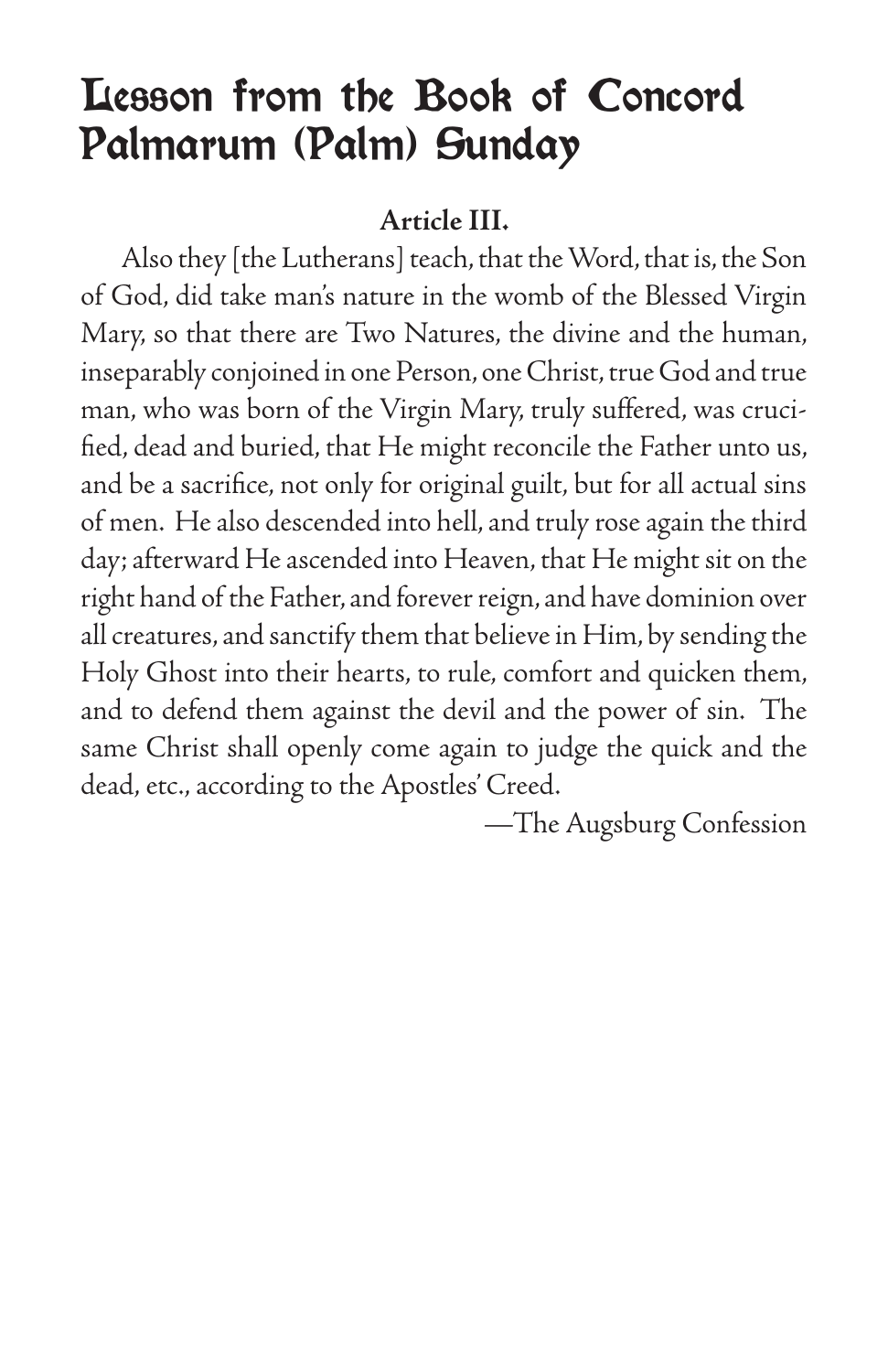These Greeks show up in Jerusalem wanting to see Jesus. This event brings to Jesus' mind the very purpose for which He had come. Many thoughts and emotions came flooding into Jesus' mind at that point. And they weren't thoughts that had been long forgotten; they were just brought into sharp focus by the arrival of these Greeks. Jesus was in Jerusalem because His "hour" had come. And significantly, this "hour" that had come upon Him had a great deal to do with those Greeks. Jesus would soon die to atone for the sins of the world, including those Greeks. The relationship between God and His people was about to drastically change. The Greeks' coming (like the wise men at Jesus' birth) is a prelude to the transition of God's kingdom from the Jews to the Gentiles.

The people of God would no longer look for connections through biological descent, but through faith; faith in Jesus. Faith in Jesus was the connection to the kingdom of God. These Greeks wanted to "see" Jesus. And when our Gospel text says "see," it means more than the idea that these Greeks wanted Philip to point out Jesus in the crowd. They wanted to meet Jesus. They wanted to talk to Him, to hear Him, to understand Him, to know Him.

Prayer: Grant, we beseech Thee, Almighty God, that we, who amid so many adversities do fail through our own infirmities, may be restored through the Passion and intercession of Thine only-begotten Son; who liveth and reigneth with the Father and the Holy Ghost, ever one God, world without end. Amen.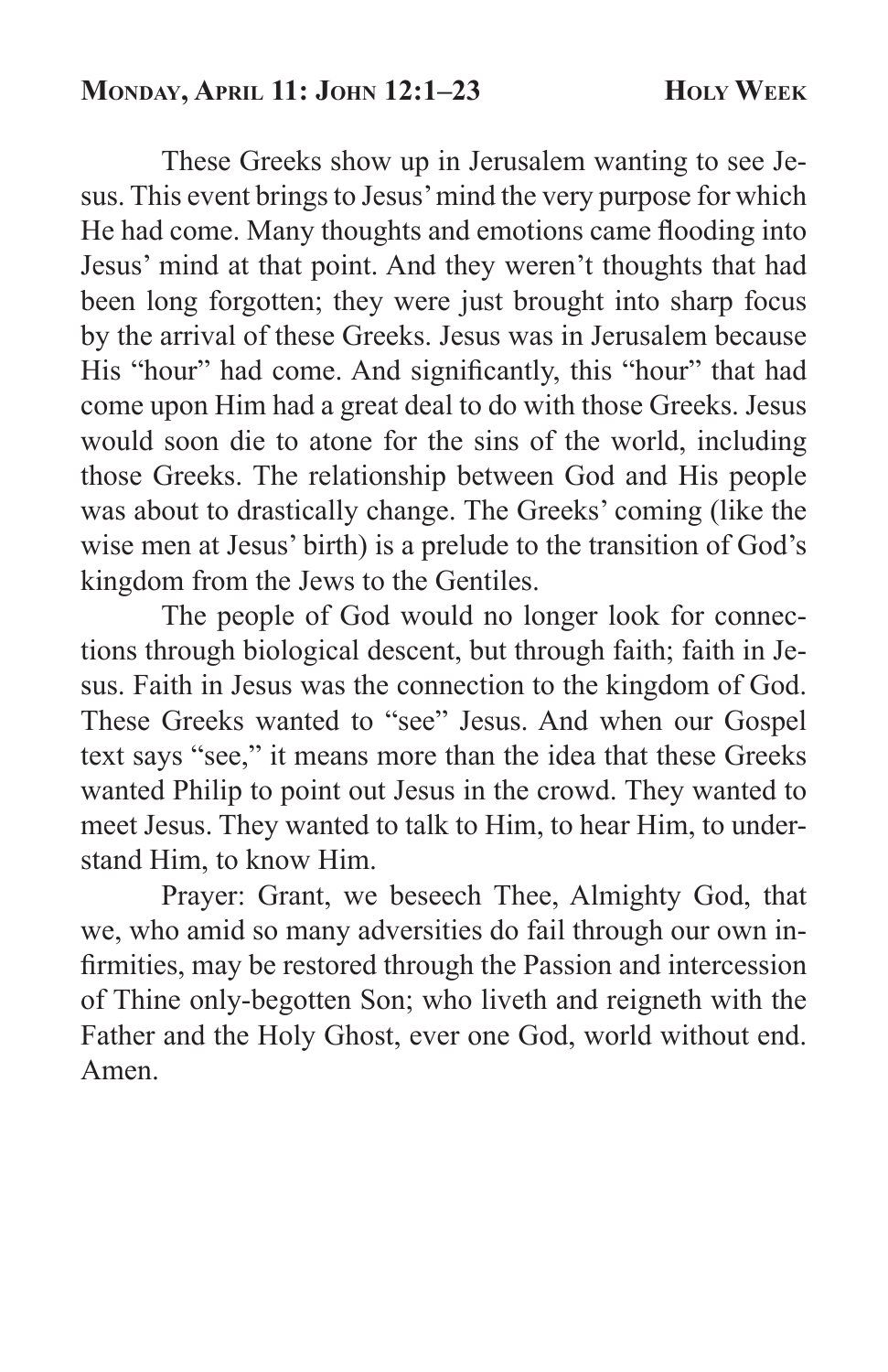"He who loves his life will lose it, and he who hates his life in this world will keep it for eternal life."

Of course, our Lord's words here are true in their most strait-forward sense, that one should see one's life in this world as of little importance compared to eternal life with Christ. Willingness to lose one's life in this world for Christ confirms one's saving faith in Christ and one's place in heaven. This also works on another level. We know the One who is the Truth, and so, we must be willing to lose everything for the Truth.

Lies are the poison of this world. Innumerable evils follow in the wake of the lie. One is tempted to think that little lies do not matter, but little lies build up over time. With the adding of little lies and the repeating of them, the spread of the lies causes them to grow and strengthen. Christians often think of the courage of the martyrs who faced torture and horrible deaths. They were brave. But there is another bravery. It is the courage to lose everything rather than concede to the small lie. It is the courage to lose wealth, position, reputation, security, even one's life, for the Truth. If you are willing to lose all for the Truth, the One who is the Truth will reward you openly. Don't worry about security or reputation here. Store up treasure in heaven.

Prayer: Almighty and everlasting God, grant us grace so to pass through this holy time of our Lord's Passion that we may obtain the pardon of our sins; through the same Jesus Christ, Thy Son, our Lord, who liveth and reigneth with the Father and the Holy Ghost, ever one God, world without end. Amen.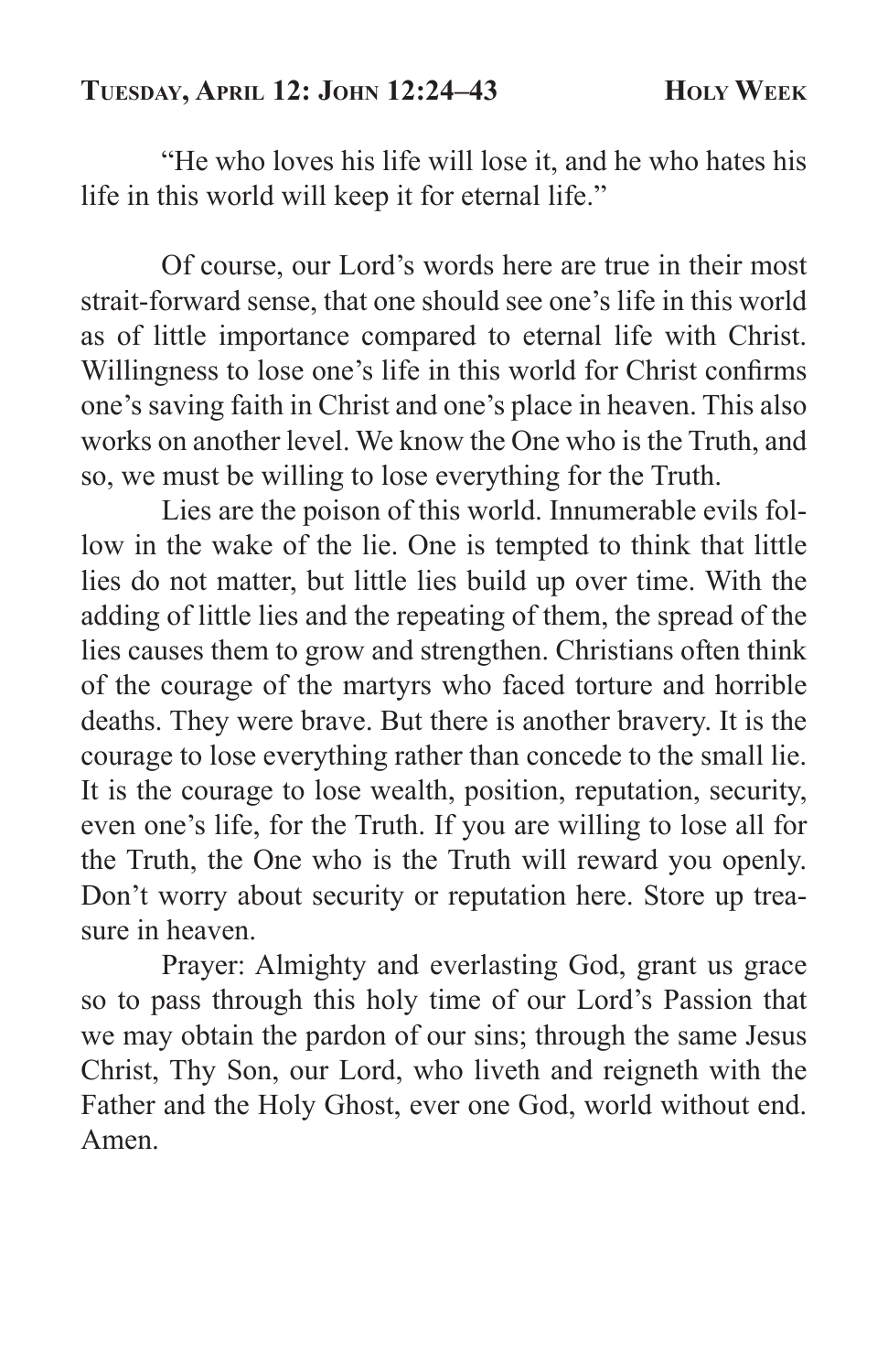Jesus says, "With fervent desire I have desired to eat this Passover with you before I suffer." Why was Jesus so eager to eat a meal with these twelve men? Eating a meal is one of the most intimate things that we do with other people. To invite someone over to your home for a meal is not just sharing food, but a sign of unity and friendship. That other person is being brought into an event that most other people do not share with you. And when you share food and drink you are sharing life. You share the wealth that you have, the resources. And you give that person the things that nurture and strengthen his or her natural life. It is a very significant thing.

Jesus wants to share that with His disciples. Yet, this meal is even more than that. When a friend invites you to eat with them, they are, in a sense, taking you into their family. This is what the meal is for the disciples, as well. They are being invited into God's family. They are special. They are not just anyone; they are the family of God. And that family unity is expressed around the table, eating and drinking. Jesus eagerly desired that unity with His disciples. And He eagerly desires that with us. Through the Eucharist we are dining at God's table, not just as guests, but as family. There is a unity about it; a unity in the family of God.

Prayer: Grant, we beseech Thee, Almighty God, that we, who for our evil deeds are continually afflicted, may mercifully be relieved by the Passion of Thine only-begotten Son, who liveth and reigneth with the Father and the Holy Ghost, ever one God, world without end. Amen.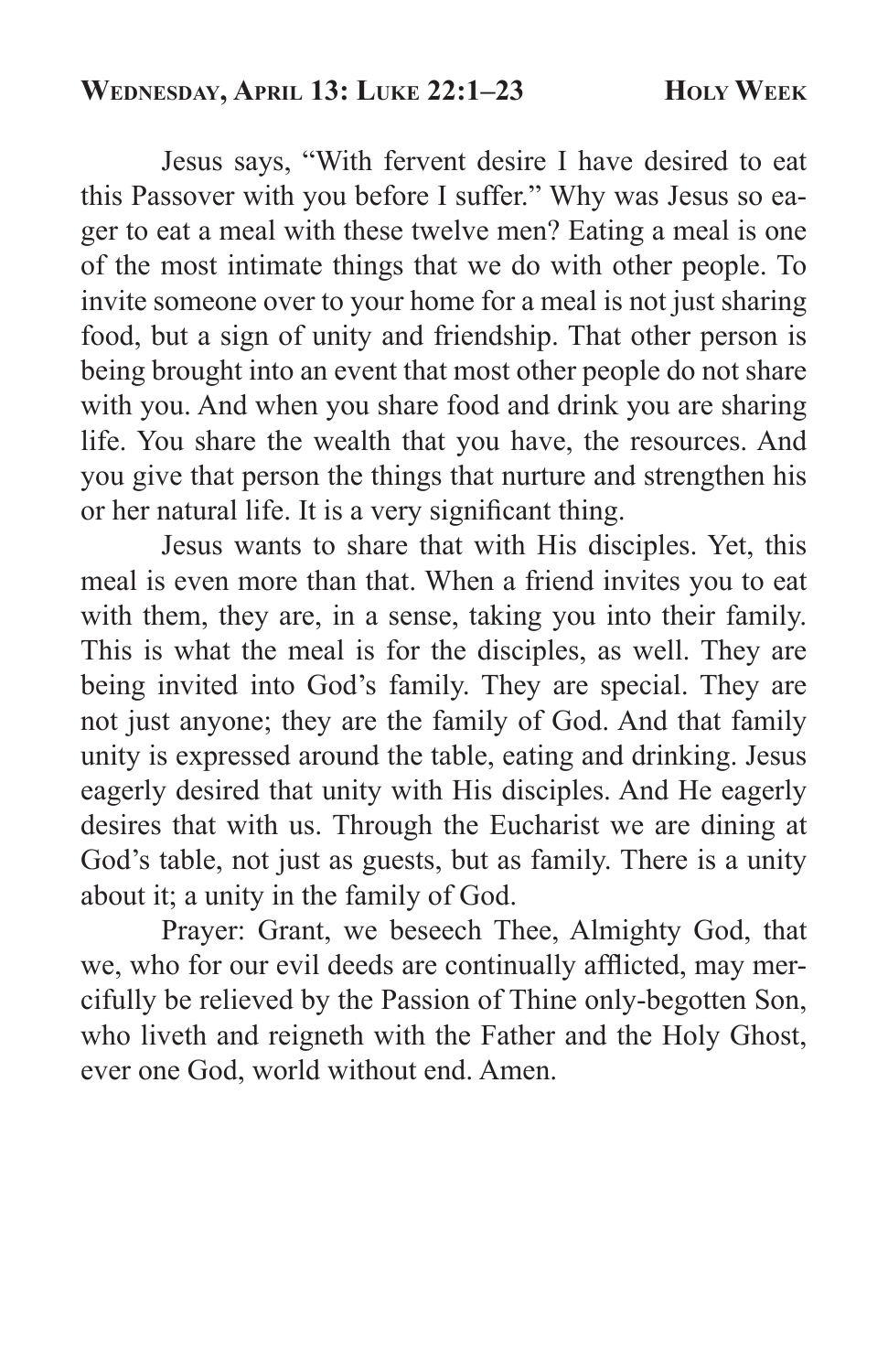Foot washing is not something that we really understand. This was an oriental custom. Washing the feet was neither a Jewish ceremonial law, nor was it a tradition of the Pharisees. It was just a custom in the east, a custom of politeness and propriety. If someone came to supper at another person's house, the first thing they would do would be to remove their sandals. And usually a slave, at that point, would wash the guest's feet before he entered to the meal.

As Jesus and His disciples are reclining at their supper they were all reclining there with dirty feet. This must have become apparent to all who were there but, no one volunteered to take up the job. Unfortunately, as we can recall throughout the Gospels, the disciples are constantly competing for the position of greatest importance. Even though Jesus had taught them this lesson before, He now teaches them again, and this time as an object lesson. Jesus Himself shows them what greatness is. Jesus, who has all the power, authority, and honor of heaven and earth, shows them that greatness is expressed in self-sacrificial love. The role that the disciples loath to take, Jesus takes up gladly. If Jesus, who is the Lord of all, can take up the role of the slave, who are we that we think ourselves above that role?

Prayer: O Lord God, who hast left unto us in a wonderful Sacrament a memorial of Thy Passion, grant, we beseech Thee, that we may so use this Sacrament of Thy body and blood that the fruits of Thy redemption may continually be manifest in us; Thou, who livest and reignest with the Father and the Holy Ghost, ever one God, world without end. Amen.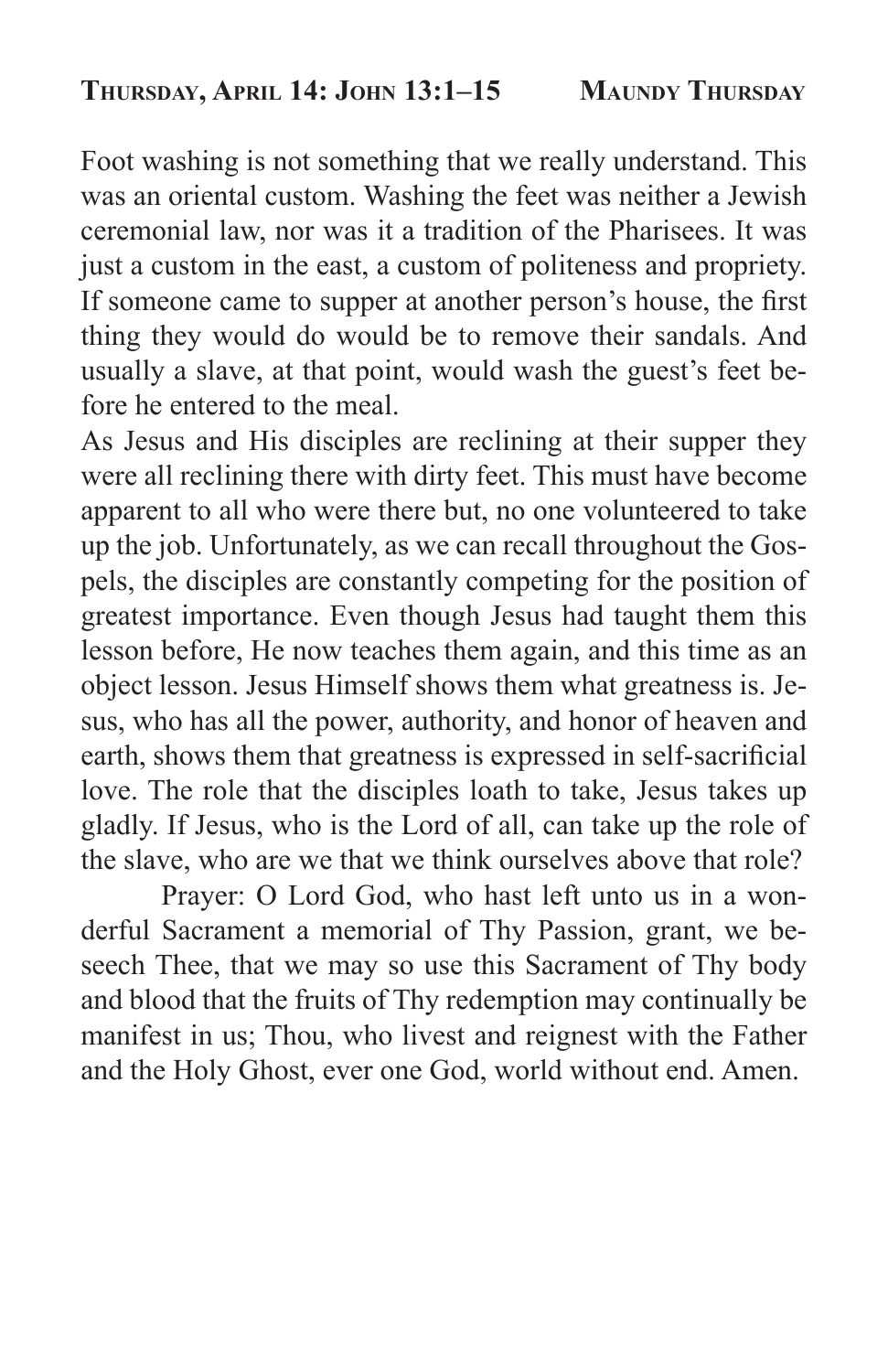Many people just sort of vaguely assume Jesus' sacrifice on the cross was uniquely horrible. While Jesus' death was horrible, was it unique in a physical sense? Crucifixion was a method of execution designed to maintain control over subject peoples. It was a way to terrify conquered peoples. The message was: "Don't rebel against Roman law, or this could happen to you."

 Crucifixion was used as a way to provide a particularly slow and painful death. Hence the term "excruciating," which literally means "out of crucifying." Crucifixion was gruesome, humiliating, and public. Death could result from any number of causes, including blood loss, sepsis, or even dehydration. When the victims' legs were shattered to speed up death (simply for the convenience of the executioners), death could result from embolism or complications from shock. These were all horrible ways to die.

 Jesus'type of death was not physically unique. Nor was it uniquely physically painful. It was, of course, terribly painful, but no different than other crucifixion victims. Jesus is paying the penalty for sin. He is our substitute on the cross. This is known as "substitutionary atonement." This is what makes Christ's work mean something to us. This event isn't just some tragic event that happened two millennia ago. It isn't just an inspiring story from antiquity. It is God's work of reconciling the world to Himself. This is what the crucifixion means for us.

Prayer: Almighty God, we beseech Thee graciously to behold this Thy family, for which our Lord Jesus Christ was contented to be betrayed and given up into the hands of wicked men and to suffer death upon the cross; through the same Jesus Christ, Thy Son, our Lord, who liveth and reigneth with the Father and the Holy Ghost, ever one God, world without end. Amen.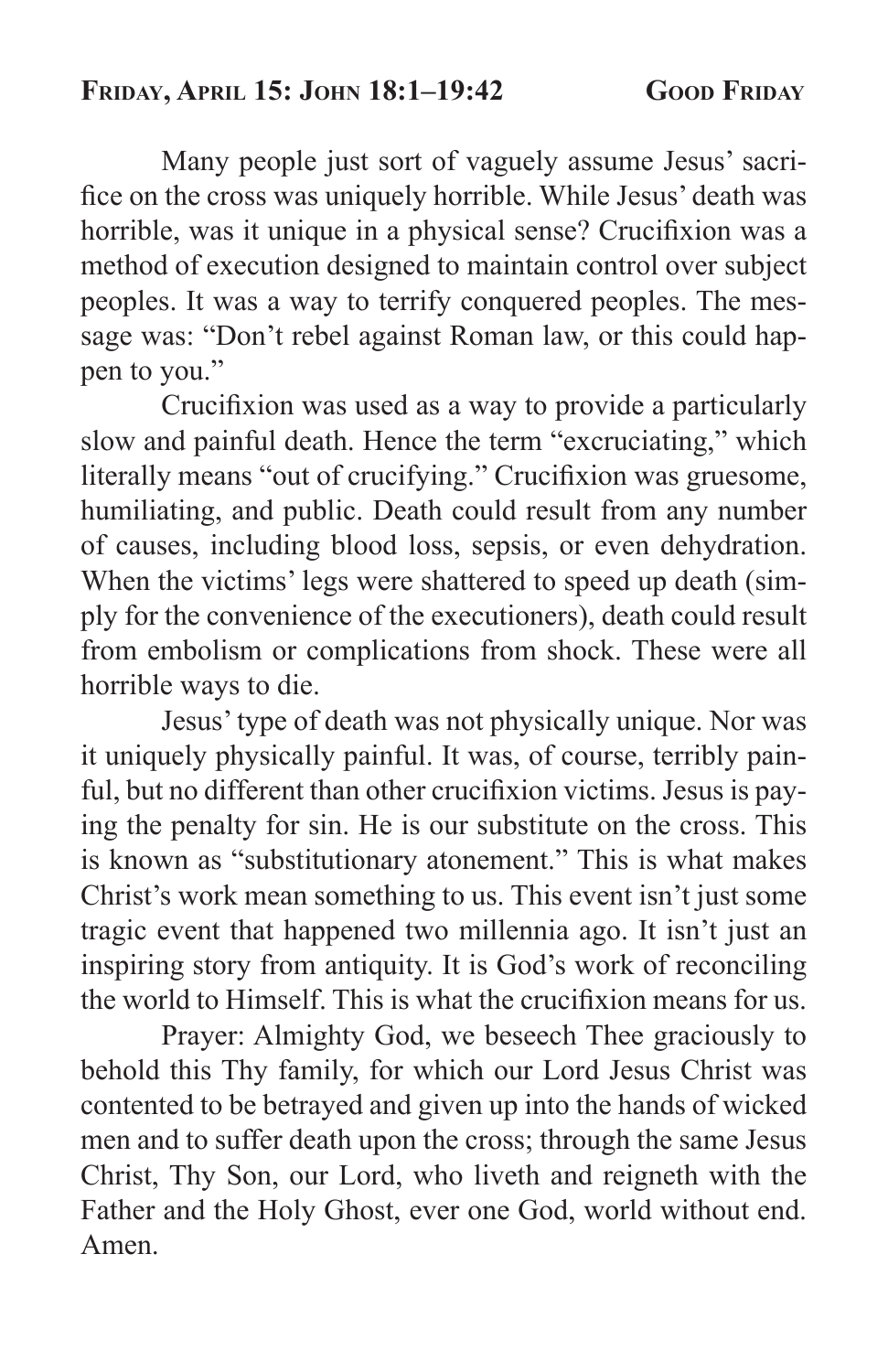The stolen body hypothesis has been in circulation among the Jews since the first days of the Christian Church. Even as early as the writing of Matthew's Gospel, the Jews were spreading this story. The Pharisees themselves started it when they said to Pilate, "...lest His disciples come by night and steal Him away." A medieval Jewish anti-Christian work called the *Toledot Yeshu* perpetuated this slander for centuries.

We see in the next chapter of Matthew's Gospel how the chief priests were the first author's of this slander when they bribed the guards and said, "Tell them, 'His disciples came at night and stole Him away while we slept.'" This two thousand year old conspiracy is disproved simply by pointing to the Apostles' actions. What turned these scared and confused disciples into evangelists that could not be stopped, even with threats of death? Eusebius and others tell us of the martyrdom of most of the Apostles. Do men who perpetrated a hoax go willingly to gruesome deaths over something they know to be a lie? No! They believed that they would be resurrected, just as they witnessed Jesus' resurrection.

Prayer: O God, who didst enlighten this most holy night with the glory of the Lord's resurrection, preserve in all Thy people the spirit of adoption which Thou hast given, so that, renewed in body and soul, they may perform unto Thee a pure service; through the same Jesus Christ, Thy Son, our Lord, who liveth and reigneth with the Father and the Holy Ghost, ever one God, world without end. Amen.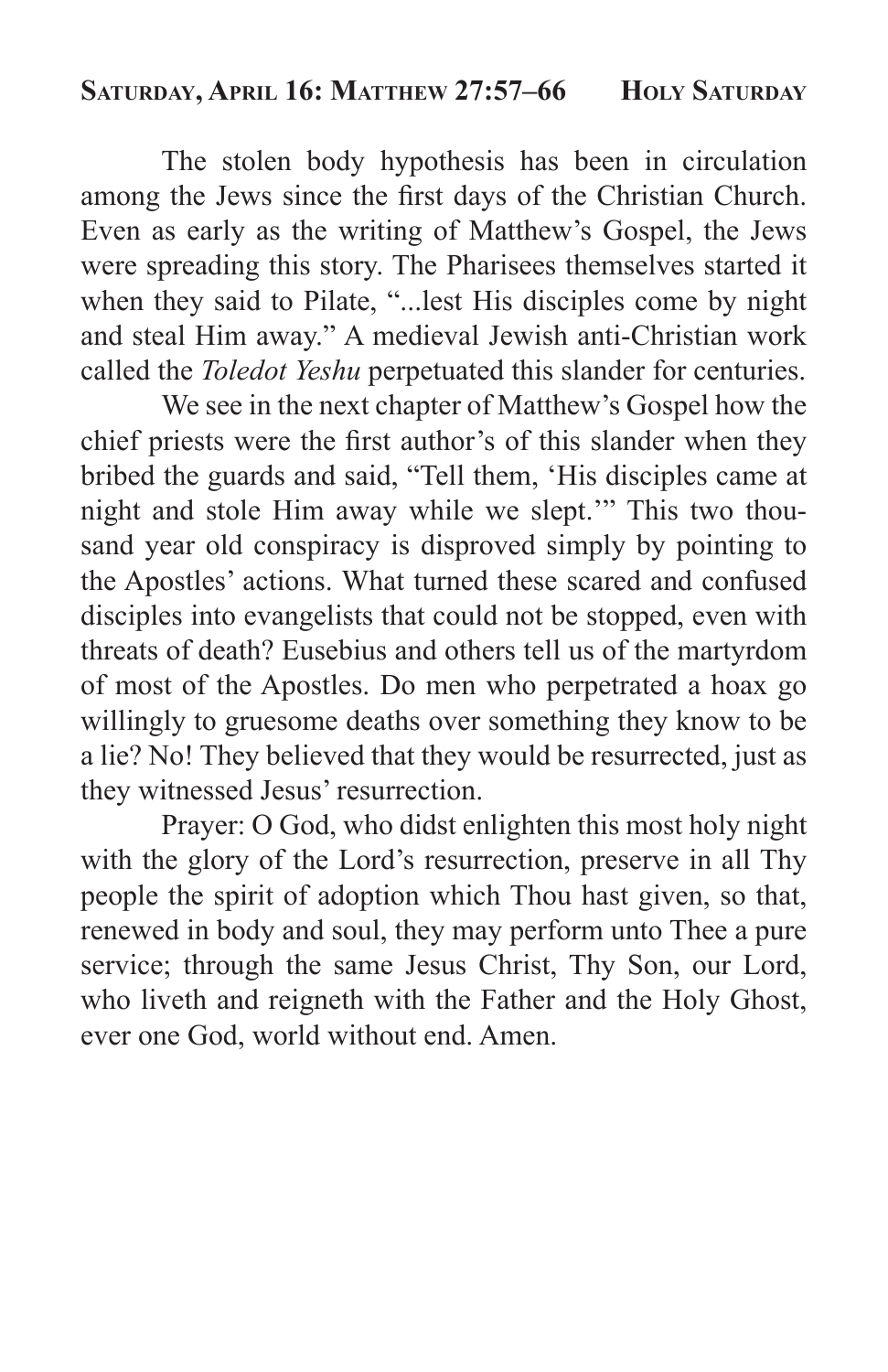# Lesson from the Book of Concord Easter Sunday

Chapter IX. Of the Descent of Christ to Hell.

There has also been a controversy among some theologians, who have subscribed to the Augsburg Confession concerning the following article: When, and in what manner, the Lord Christ, according to our simple Christian faith, descended to hell, whether this was done before or after His death? Also, whether it occurred according to the soul alone, or according to the divinity alone, or in body and soul, spiritually and bodily? Also, whether this article belongs to the passion or to the glorious victory and triumph of Christ?

But since this article ... cannot be comprehended by the senses or by the reason, but must be grasped alone by faith, it is our unanimous advice that there should be no disputation concerning it, but that it should be believed and taught only in the simplest manner; according as Dr. Luther of blessed memory, in his sermon at Torgau in the year 1533, has, in a very Christian manner, explained this article, separated from it all useless, unnecessary questions, and admonished all godly Christians to Christian simplicity of faith.

For it is sufficient that we know that Christ descended to hell, destroyed hell for all believers, and delivered them from the power of death and of the devil, from eternal condemnation [and even] from the jaws of hell. But how this occurred, we should reserve until the other world, where not only this point, but also still others, will be revealed which we here simply believe and cannot comprehend with our blind reason.

—The Formula of Concord, Epitome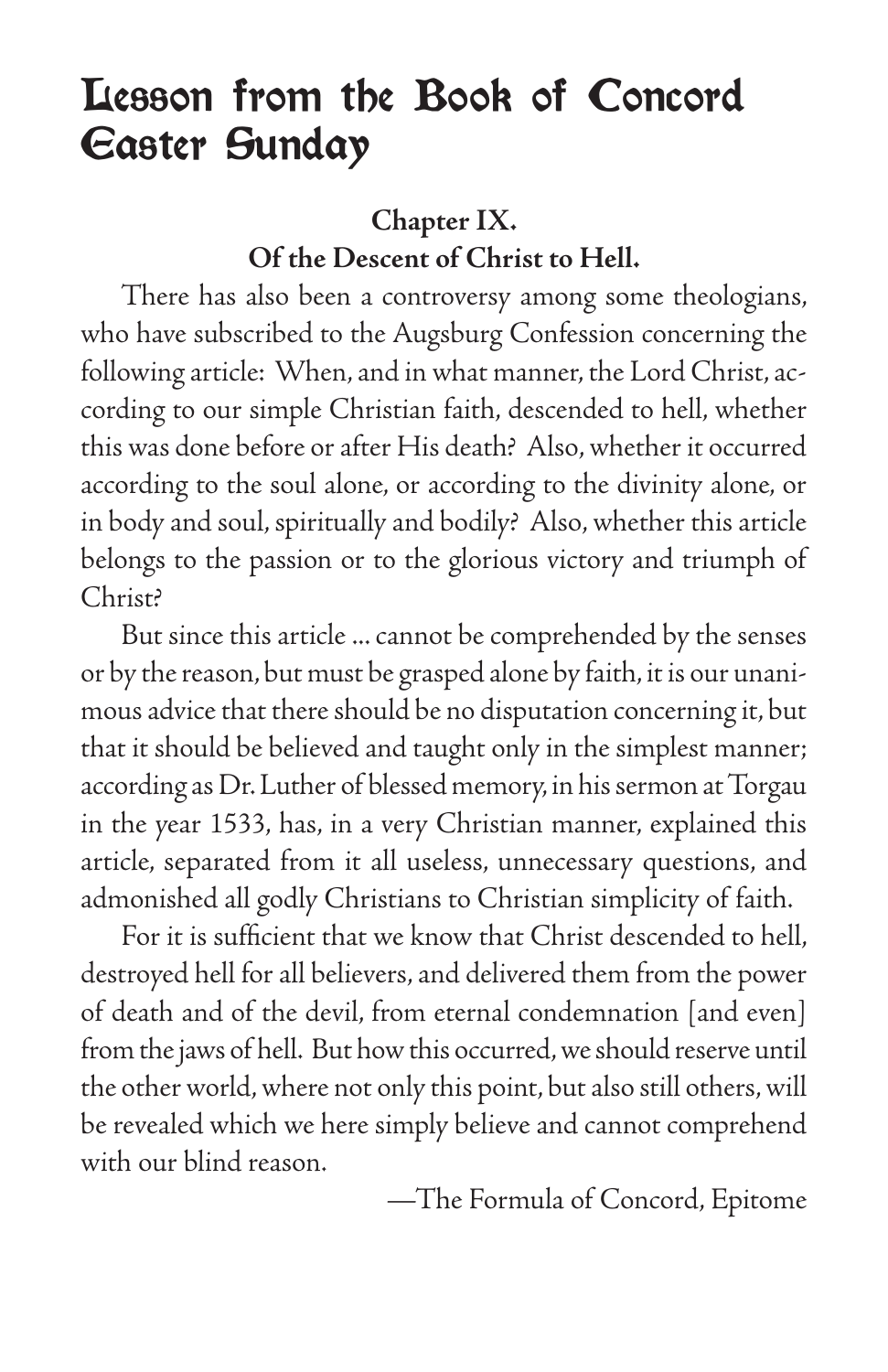The Emmaus disciples said, "We were hoping that it was he who was going to redeem Israel." Now that Jesus was crucified, they had given up on the possibility that Jesus was the Messiah. Sad and dejected, they were going home to confess their misguided judgment.

We must admit that some of their words speak the truth—without the resurrection of Jesus Christ there is no Christianity at all. St. Paul says, "And if Christ is not risen, your faith is futile; you are still in your sins… And if in this life only we have hope in Christ, we are of all men the most pitiable" (1 Corinthians 15:17,19). They got that part right. If Christ was dead, they just as well should go home.

However, the Lord had sent angels to the women to announce His resurrection and new life. Peter and John had confirmed their story. These Emmaus disciples were not receiving the Word which creates faith. If Jesus had risen from the dead—and He had done just that—then He is the One who redeemed Israel, His Church of believers. They should have believed the women and disciples.

 Luke 24 reports that their eyes were first being "restrained," and then how later they "were opened and they knew Him." Apart from the Word and Sacraments, we will be unable to know our Redeemer; but through the teaching of the Holy Scriptures and in the breaking of the bread, we learn to believe that Christ made satisfaction for our sins.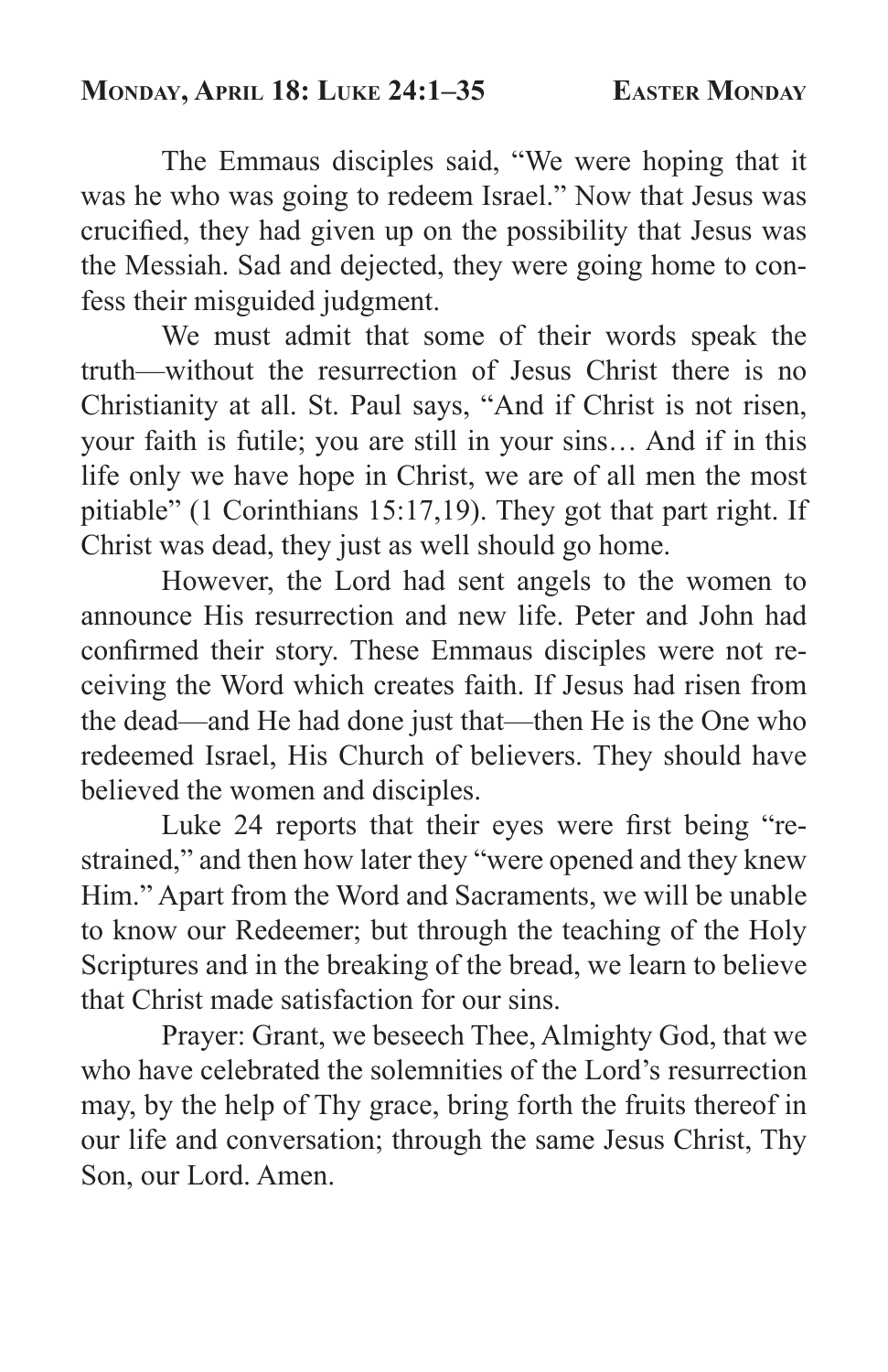# **Tuesday, April 19: Luke 24:36-47 Philip Melanchthon**

Yesterday, Jesus retrieved the Emmaus disciples, who had given up on their Redeemer, despite an angelic announcement. After Jesus had vanished from their sight they said, "Did not our heart burn within us while He talked with us on the road, and while He opened the Scriptures to us?" (Luke 24:32). Earlier the text says, "He expounded to them in all the Scriptures the things concerning Himself" (v.27). In today's account, it says the same thing with different words: "And he opened their understanding, that they might comprehend the Scriptures."

This repetition is necessary for us, so that we might never tire of hearing the old, old story. The suffering of the Christ and His resurrection from the dead was prophesied long ago in "the Law of Moses (the first five books of the Old Testament) and the Prophets and the Psalms." Of course Jesus taught the Word of God during His three-year ministry, but take careful note of what we find Him doing repeatedly after His resurrection. He didn't stop teaching the Word. He continued to show the necessity of His death and resurrection.

Jesus also made sure that we knew why that was necessary. Our sins brought God's wrath, so His death was to make atonement for our sins. His resurrection revealed the forgiveness of sins that He had purchased. Jesus' death and resurrection is the basis for the threat of the Law and the promise of the Gospel. The proper understanding of the Scriptures leads us to "repentance and remission of sins."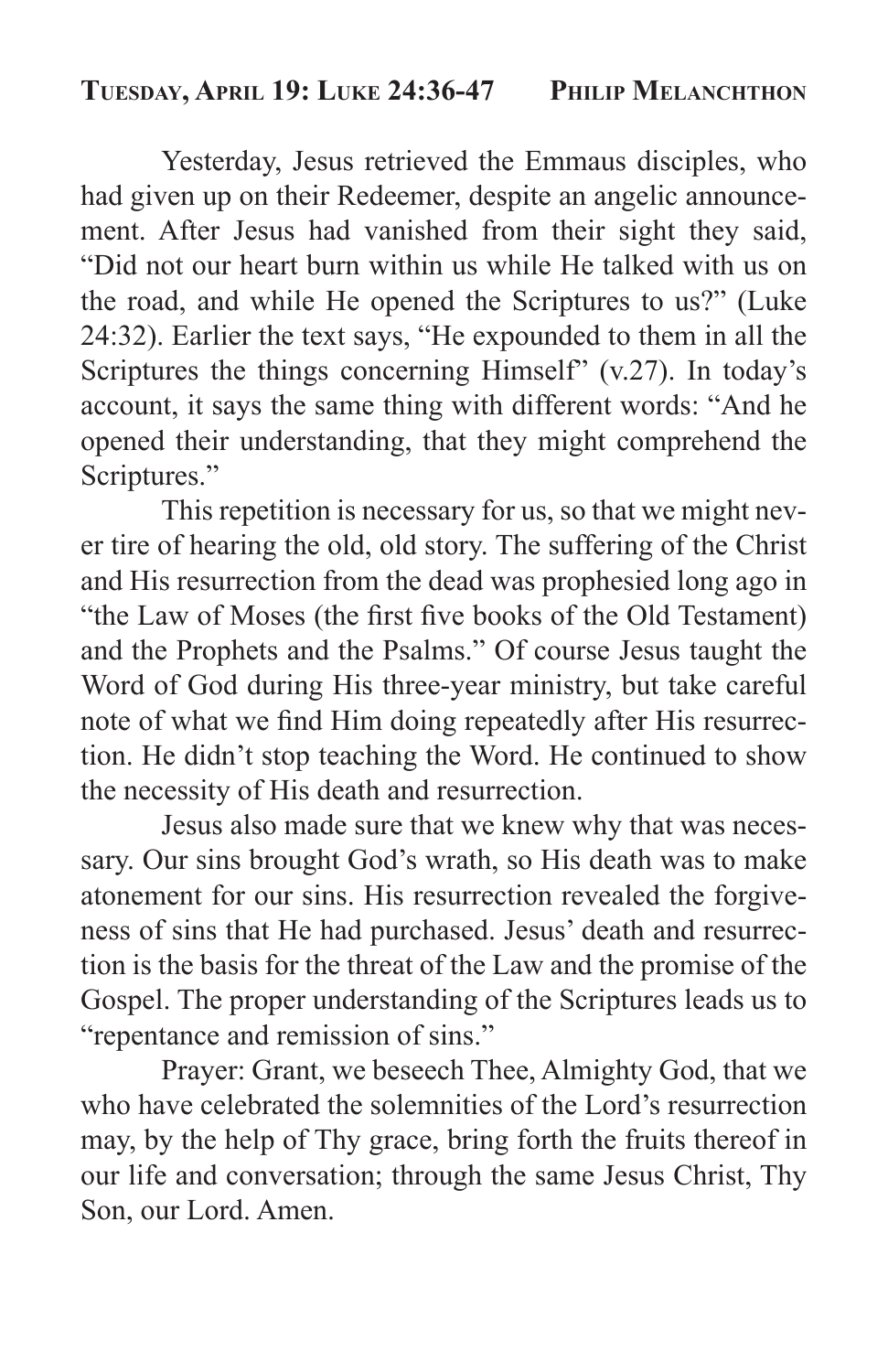# **Wednesday, April 20: John 21:1–14 Easter Wednesday**

Jesus' appearance by the sea (which includes the large catch of fish and the breakfast served by Jesus) is His third appearance following the two upper-room appearances in chapter 20. However, there were other appearances of Jesus after His resurrection (e.g., Mary Magdalene in John 20:11-18). St. John lets us know his reason for calling it the third with the words "to His disciples." At His first two appearances He institutes holy absolution and commissions the Apostles to forgive sins.

Although there would be nothing wrong with an Apostle doing a little fishing, Jesus uses this post-Easter appearance to drive home the fact that He will provide for the Apostles without the need for their human contribution. They will be fishers of men, and He will give them their daily bread (and fish). They don't eat any of the 153 large fish which they caught because of the Word of God. Those are for others. Jesus feeds them breakfast with His own fish and bread. Not only do they know that "it was the Lord," they are being taught to trust Him as they are given their Apostolic Office.

We, too, need to trust Jesus Sunday after Sunday. Not only does He give us our daily bread, but He has properly prepared the Apostles so that we can trust in their God-given, God-inspired, inerrant words. Our risen Lord and Savior is still providing for our preservation in the faith by His own Word. Whatever fruits He produces in us is for the benefit of others.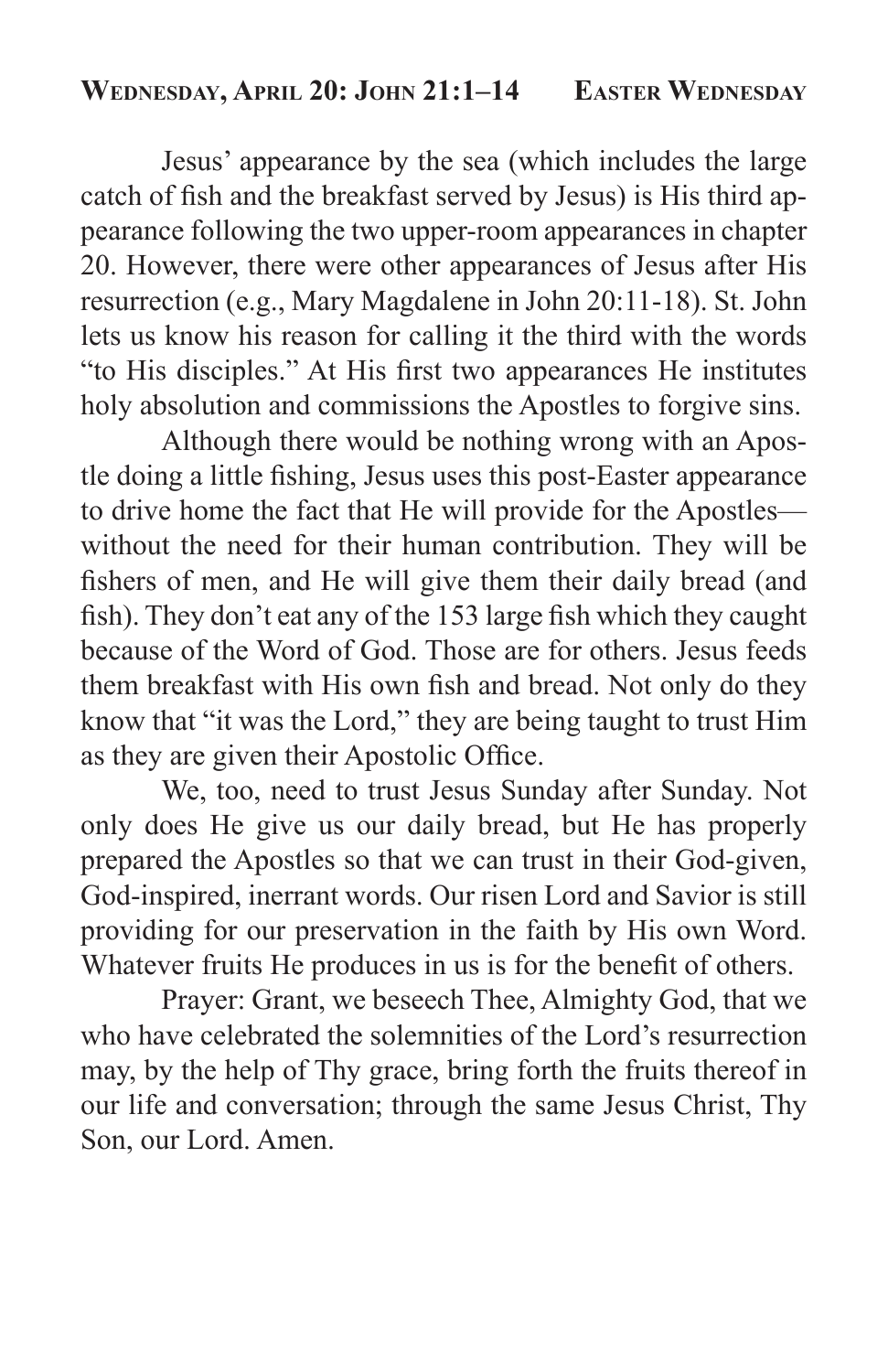# **Thursday, April 21: Matthew 28:1–8 Easter Thursday**

 In the game of hide-and-seek, the goal is to find someone.

The angel knows exactly why the women have come to the tomb that Easter Sunday morning. They are seeking a dead, crucified Jesus. However, the angel also knows that they will not find Him. Even a moderator's clues that you might be getting warmer or colder in your search will not work. No, they can seek, but they will not find! The angel says, "He is not here; for He is risen." They can see where Jesus formerly was—His body laid on the cold stone shelf cut into the tomb's wall. He was, indeed, dead! That is true. And that substitutionary death means life for us. However, the divine purpose and goal, for which the women went to the tomb, was so that they would not find Him. The women were supposed to come up empty in their seeking. There will be a time in which Jesus will appear to Mary, Peter, the Emmaus disciples, the eleven, etc. However, they will not find Him by their seeking. They will see Him because the risen Jesus will reveal Himself to them!

Our Lord sent His Church to make disciples by baptizing and teaching. He promised, "and lo, I am with you always." Now that Jesus has risen and ascended, we have His promise, "Ask, and it will be given to you; seek, and you will find; knock, and it will be opened to you" (Matthew 7:7).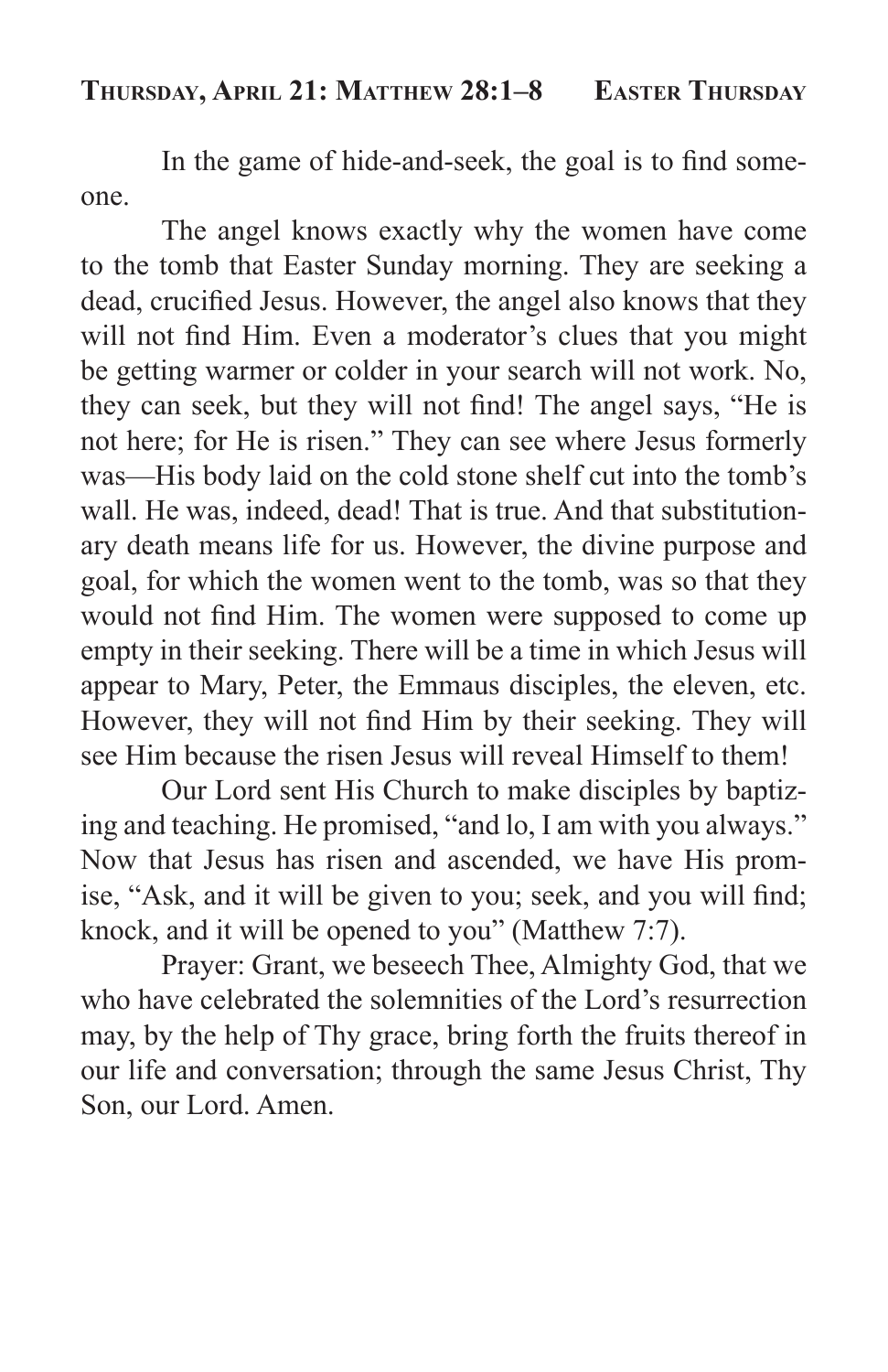Even though His ascension will not occur for 40 days, Jesus speaks of it in His first post-resurrection appearance to Mary Magdalene. Mary is clinging to Him, thinking that by her grasp they will not be separated again. First of all, Jesus' words assure her that He has "not yet ascended." Jesus will continue to appear to her and the disciples over the next 40 days. They will receive His teaching, examine His wounds, and receive His commission to make disciples of all nations.

Second, Mary must also learn that the ascension of Jesus is the inevitable result of His resurrection. Jesus has left behind His state of humiliation. Those days of traveling with Jesus during His three-year ministry have come to completion. Jesus' death and resurrection have secured the atonement of all sinners. Believers have now become brothers with Jesus and share in His inheritance. Through Christ's work we now share with Jesus in our Father and God.

In addition, once the risen Jesus has ascended, He promises to be with Mary always wherever the Church is baptizing and teaching (Matthew 28:20). This mystical presence of Christ with His Church is not only a great source of comfort for us, but through it He promises to shower upon us blessings. Ephesians 4:8, "Therefore He says: 'When He ascended on high, He led captivity captive, And gave gifts to men.'"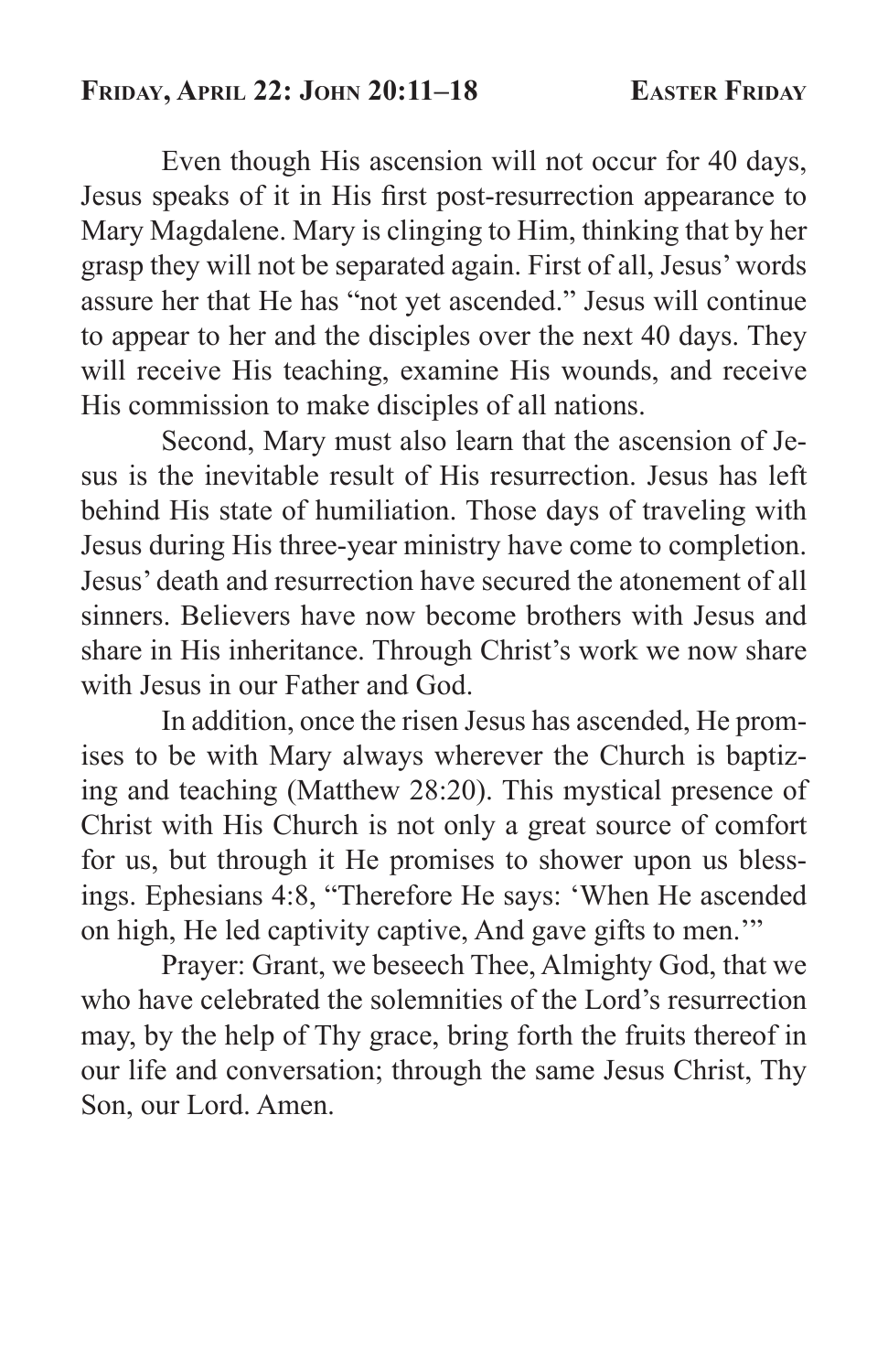## **Saturday, April 23: Matthew 28:16–20 Easter Saturday**

The great commission of Matthew 28:16-20 to make disciples by baptizing and teaching has been misused by some to justify all manner of lay exercise of the pastoral office. Lutherans should know better.

The Lutheran Confessions cite this passage in two places. First, Matthew 28:19 is the proof text for Holy Baptism in the Small Catechism. Holy Baptism is water and the words, "In the name of the Father and of the Son and of the Holy Spirit," used according to Christ's command.

In the second passage, found in the Treatise rejecting the power and primacy of the Pope, the Lutherans explain that Peter is not the first pope, through whom everyone must seek the Church. Line 30 reads, "This commission Peter holds in common with the rest of the apostles." In addition, the treatise explains that "…Christ gave the apostles only spiritual power, that is, the command to preach the Gospel, proclaim the forgiveness of sins, administer the sacraments, and excommunicate the godless without physical violence. He did not give them the power of the sword or the right to establish, take possession of, or transfer the kingdoms of the world. For Christ said, 'Go therefore and teach them to observe all that I have commanded you' (Matt. 28:19, 20), and also, 'As the Father has sent me, even so I send you' (John 20:21)" (line 31). Christ's commission gives us the confidence that God uses His called and ordained minister to create and strengthen our faith and give us salvation.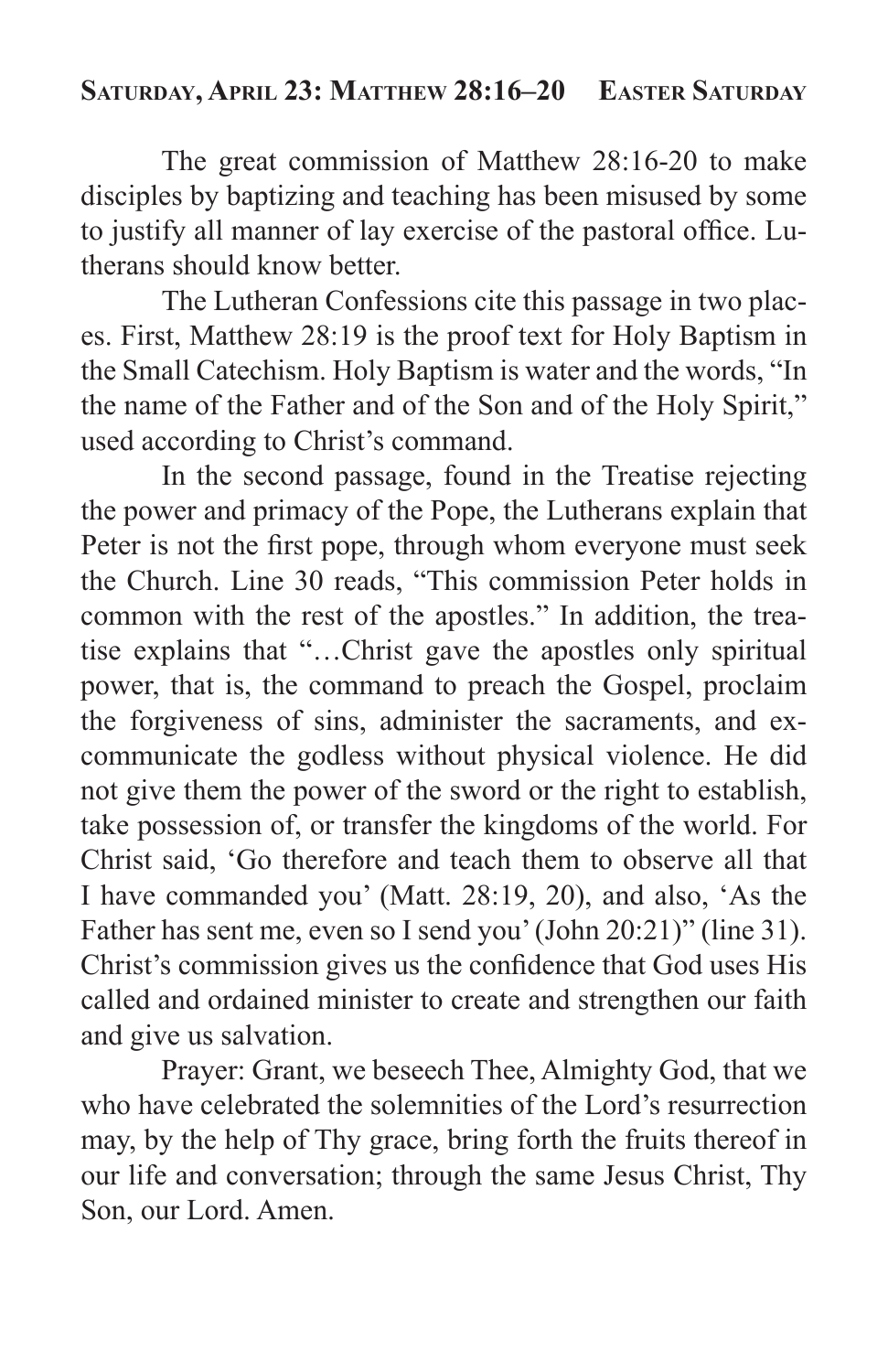# Lesson from the Book of Concord Quasimodogeniti Sunday

#### Article V.

That we may obtain this faith, the Office of Teaching the Gospel and administering the Sacraments was instituted. For through the Word and Sacraments as through instruments, the Holy Ghost is given, who worketh faith where and when it pleaseth God in them that hear the Gospel, to wit, that God, not for our own merits, but for Christ's sake, justified those who believe that they are received into favor for Christ's sake.

They condemn the Anabaptists and others, who think that the Holy Ghost cometh to men without the external Word, through their own preparations and works.

#### Article XXV.

Confession in our churches is not abolished; for it is not usual to give the Body of the Lord, except to them that have been previously examined and absolved. And the people are most carefully taught concerning the faith and assurance of absolution, about which, before this time, there was profound silence. Our people are taught that they should highly prize the absolution, as being the voice of God, and pronounced by His command. The power of the Keys is commended, and we show what great consolation it brings to anxious consciences; that God requires faith to believe such absolution as a voice sounding from Heaven, and that such faith in Christ truly obtains and receives the forgiveness of sins.

Aforetime, satisfactions were immoderately extolled; of faith and the merit of Christ, and the righteousness of faith, no mention was made; wherefore, on this point, our churches are by no means to be blamed. For this even our adversaries must needs concede to us, that the doctrine concerning repentance has been most diligently treated and laid open by our teachers.

But of Confession, they teach, that an enumeration of sins is not necessary, and that consciences be not burdened with anxiety to enumerate all sins, for it is impossible to recount all sins, as the Psalm testifies [19:13]: "Who can understand his errors?" Also Jeremiah [17:9]: "The heart is deceitful, who can know it?" But if no sins were forgiven, except those that are recounted, consciences could never find peace; for very many sins they neither see, nor can remember. —The Augsburg Confession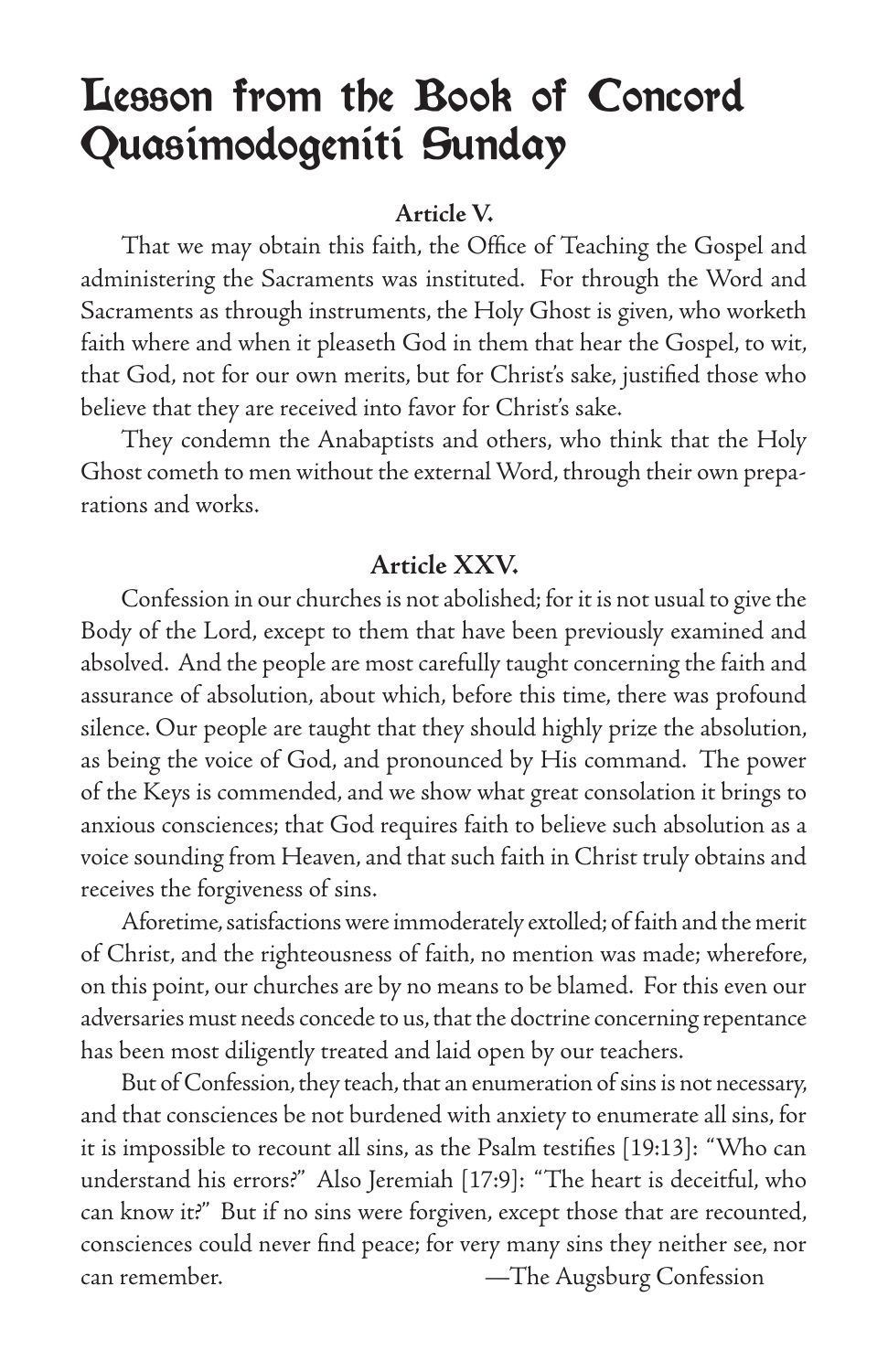Sometimes we feel the incredible pressure of expectations–our own, those of our families, those of our co-workers. And it can be very easy to feel that we can never measure up to those expectations.

This prophecy to the nation of Israel makes it clear–God is doing something for them (and for us!). He is not doing it because they (or we) deserve it; He is doing it for the sake of His own name. For surely if He left it to us, we would be lost. But we can trust Him to fulfill His promise. The Israelites were living far from the lands and people they knew and loved, among strangers and foreigners. They were in exile because God had warned them to repent of their sins and return to Him, but they had not. Imagine the joy you would feel as an Israelite to hear that God would call you back from exile, and sprinkle you with clean water!

In the same way, He has called us His own in the mighty waters of baptism. He has cleansed us from the filth of our sinful natures and inclinations, and invites us to live a new life of holiness before Him. Let us follow Him with joy!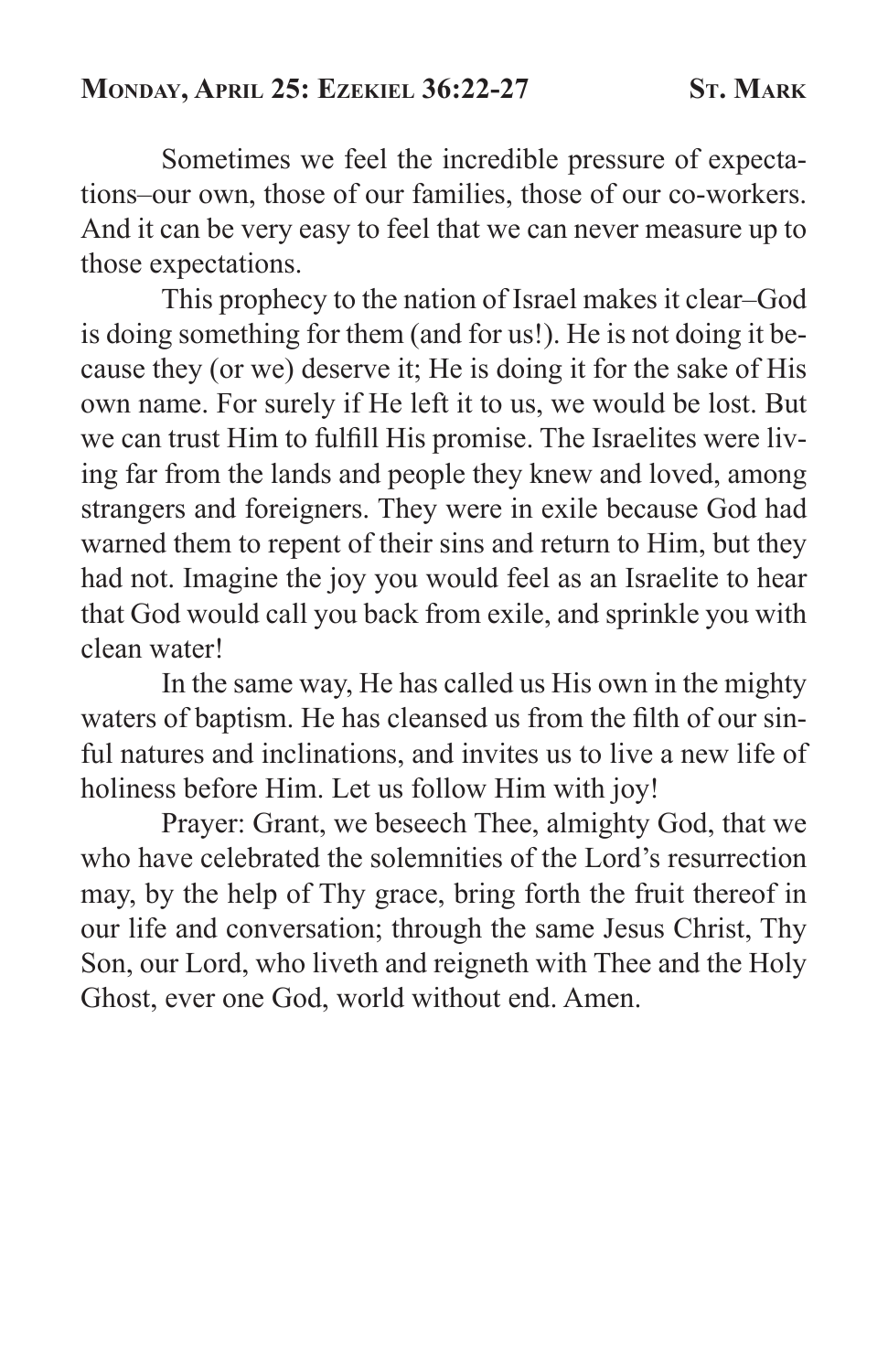# **Tuesday, April 26: Colossians 2:9-15 Quasimodogeniti**

 How hard is it to fathom that the infinite, eternal God would take on frail human flesh and live as one of us? He did this not out of boredom, or as a game, or a matter of curiosity, but because we needed Him to do it. When we look at what God demands of us in the Law, we know how far short of it we really fall. The Law tells us we must, and we grumble and complain, and then do not follow it. The Law says we must not, and those are the things we want to do most, because they are "fun," or because others would think less of us if we did not.

 But Christ took on our flesh to fulfill the Law for us, taking upon Himself the death sentence that we had all earned. In doing so, and in calling us to faith in Him, He has done two things: He has taken away the sting and threat of death and eternal damnation, and He has freed us to live our lives in thankfulness and gratitude to Him. When we look to the cross, we see the magnitude of His sacrifice, and we rejoice to live anew in Him.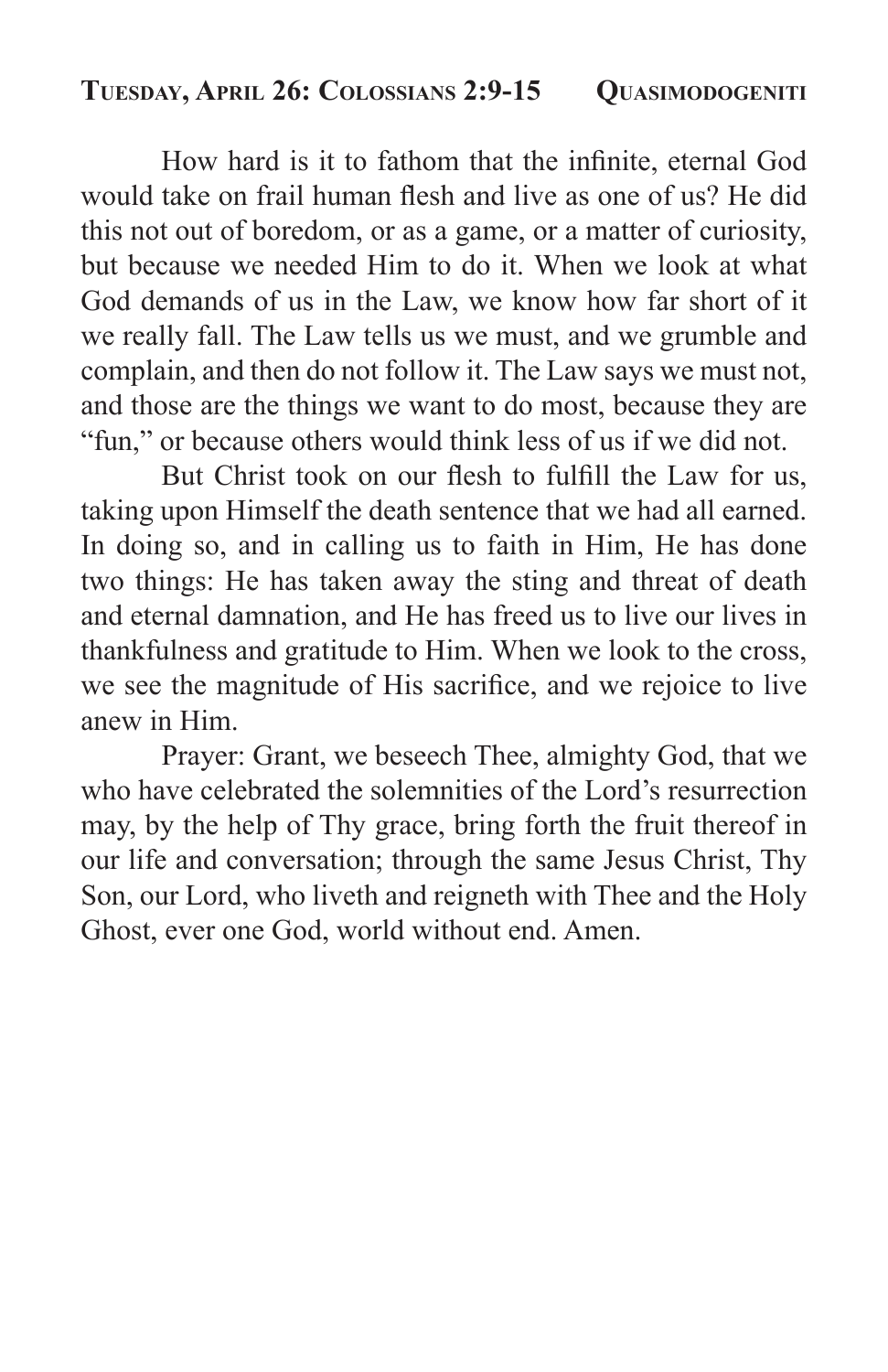### **Wednesday, April 27: 1 Peter 1:22–25 Quasimodogeniti**

There is an old saying that in the United States, one hundred years is a long time, and in Europe, a hundred miles is a long distance. The saying is glib, but there seems to be some truth to it. Look at all of the things that have changed in the last sixty or seventy years. How can we imagine something that is not subject to the ravages of time?

And yet, this is exactly what God promises us about His Word. All around us, and even in our bodies, we see the ravages of time. Glory fades, accomplishments are forgotten. But what about God's Word? God's Word has been faithfully proclaimed since the days of Adam, the first prophet. God's Word is faithfully proclaimed today, and God's Word will be proclaimed up until the very moment that Christ returns in glory to give His believers their crown of life. We see the fruit of that Word in our mutual love for, and support of, our fellow believers in that Word. We seek out opportunities to show our love and thankfulness! And we thank God that He has preserved His Word, and will preserve it until the end of time.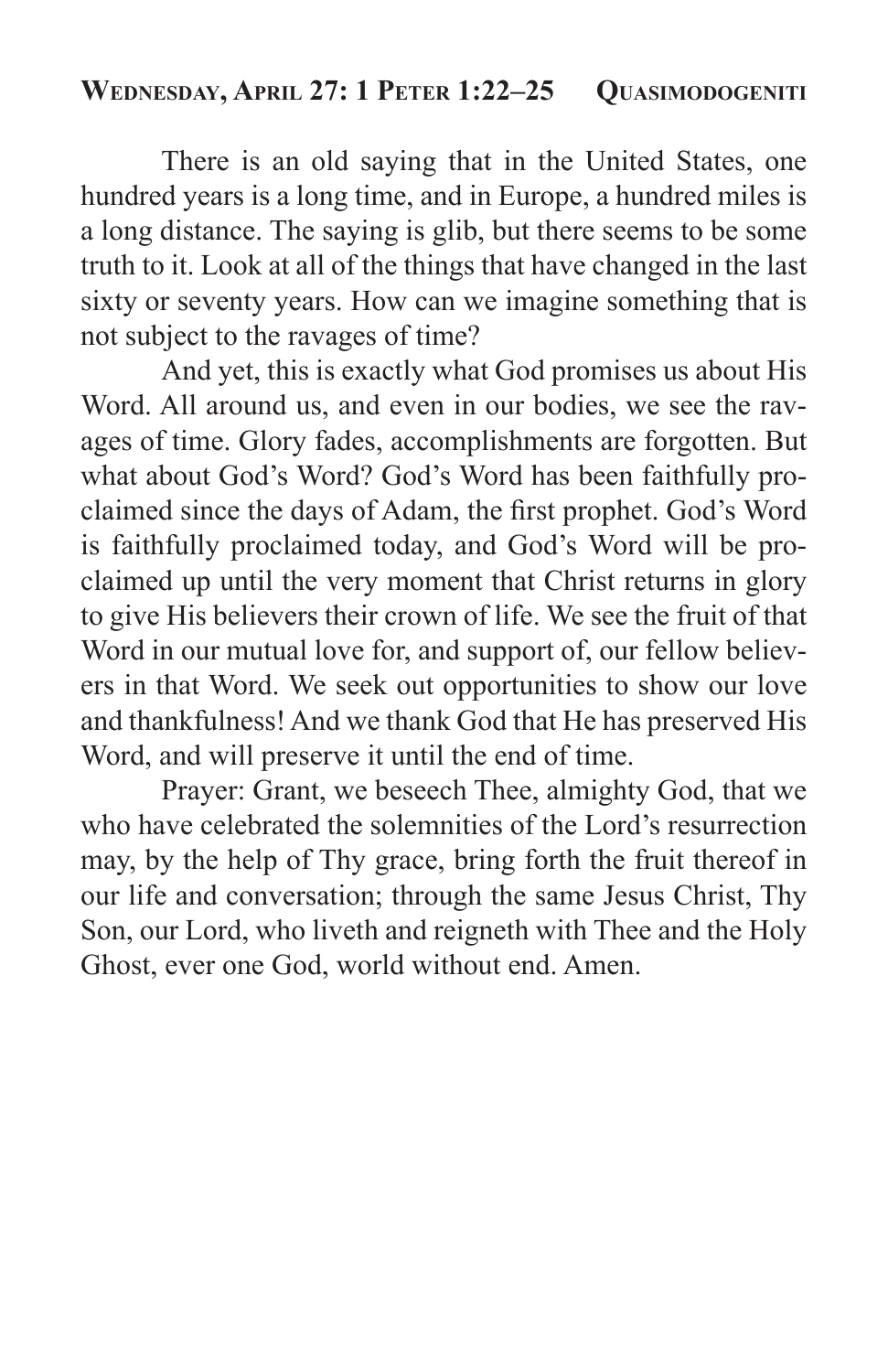Our verses for today present a remarkable contrast between fear and boldness. The disciples are huddled together, hiding out in fear of what the Jewish rulers and powers might do to them. And our risen Lord appears to them, showing the terrible wounds He endured on the cross, to prove that it was really Him. And He calls them to be his Apostles, who would boldly go forth into the world to preach His Word.

Our Lord does not condone or excuse their fear, but He gives them a commission: He formally institutes the Office of the Ministry by giving them the authority to forgive and retain sins. This authority is from Jesus Himself. In His words, "As the Father has sent Me, I also send you," and in breathing on them and invoking the Holy Spirit, we see the love and provenance of God in giving the Ministry to the Church. That Ministry continues today, and it strengthens and builds Christ's Church. According to Christ's commission, sinful men preach Law and Gospel, and administer the Sacraments of Baptism and the Lord's Supper. May we ever be found to be faithful stewards of that Ministry–faithful and bold teachers of the Church, and faithful and diligent hearers of God's Word.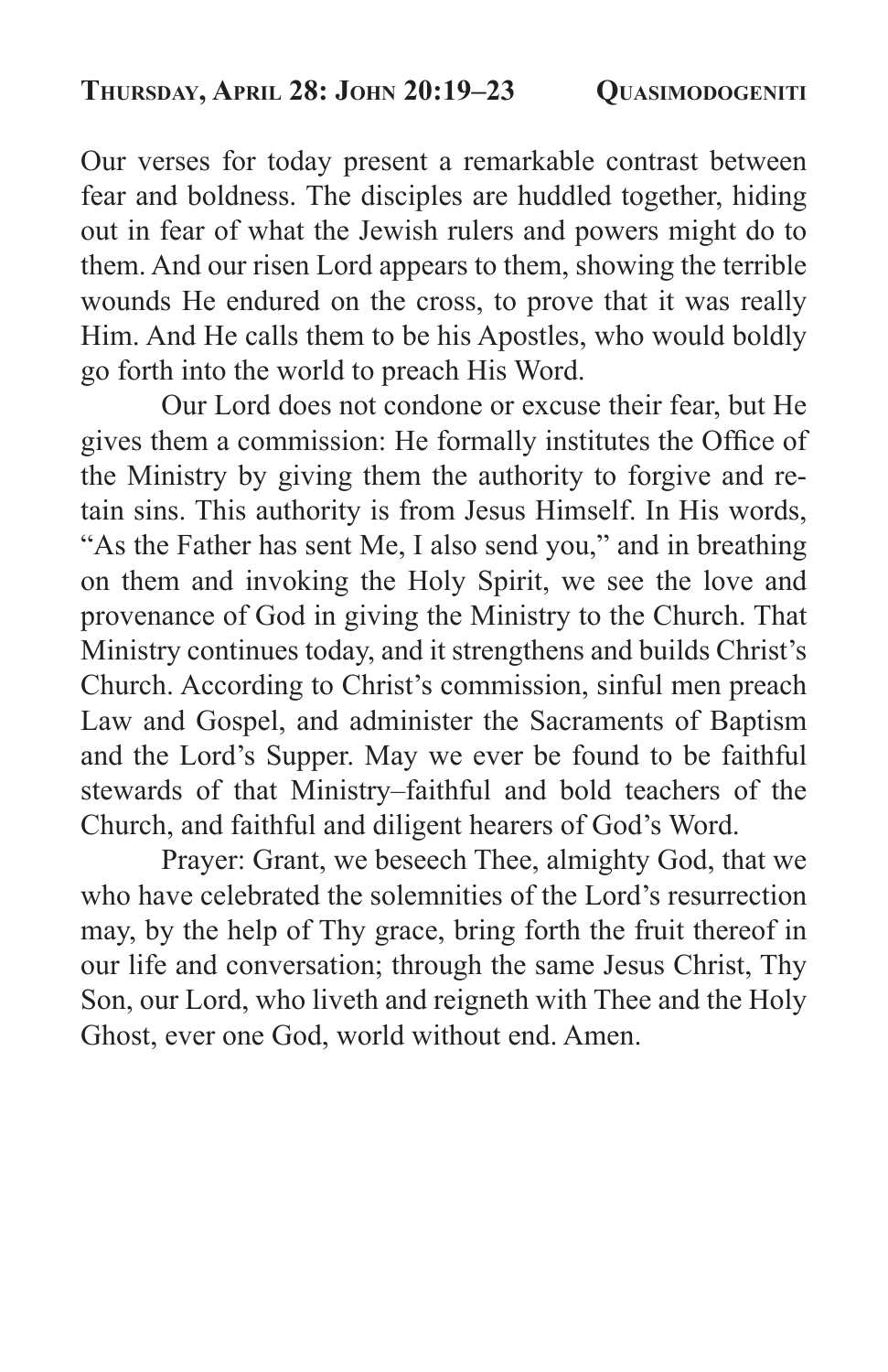Many of us were baptized as infants, so we may feel that event is strange and remote. But we must remember that our baptism is a powerful thing! Most importantly, God has promised the forgiveness of sins through His Word and the washing of water. And we can also see powerful symbolism in the transition from death to life.

Just as Jesus Christ died for our sins and was gloriously resurrected to life, so too should our old sinful natures die in baptism. But the focus here is not our death, but our new life! For we are by nature slaves to sin, but through baptism God claims us as His own and gives us new life to live for Him. We read in our Small Catechism, in the fourth chief part: "It signifies that the old man in us is to be drowned by daily sorrow and repentance, and die with all sins and evil lusts; so that daily there may come forth and arise a new man, forever living before God in righteousness and purity."

So baptism has power, but let us also consider this symbolism. Thanks be to God that He has forgiven our sins, so that we may live before God in righteousness and purity!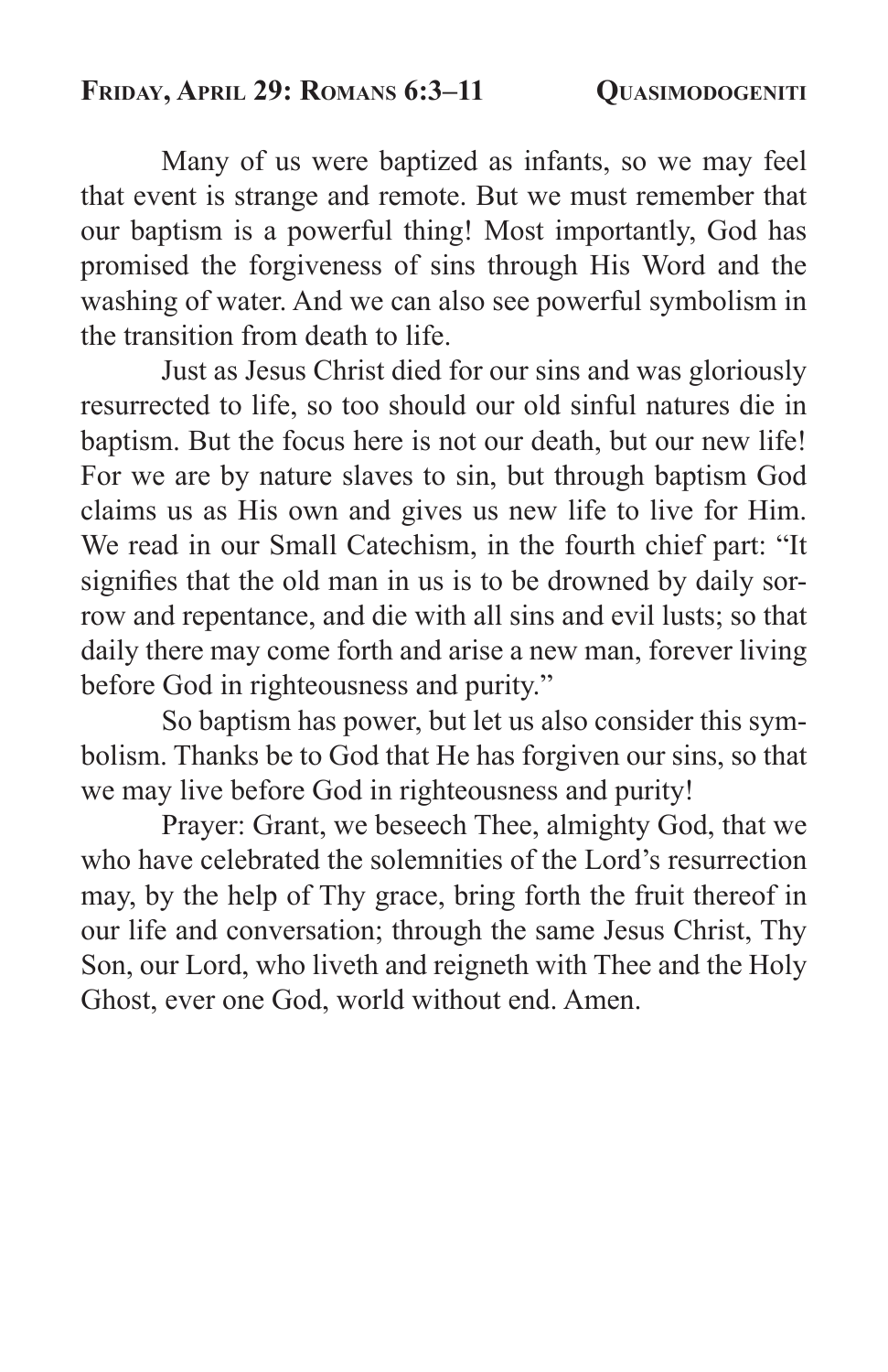## **Saturday, April 30: Galatians 3:23-29 Quasimodogeniti**

It is very easy for us as people to set up "us" versus "them" comparisons. In some ways it is helpful–we have to differentiate between truth and error, for example, because God calls us to be faithful to his Word.

But not all distinctions matter in the same way. In Christ, our individual human identities are unimportant compared to the fact that we belong to Christ and are heirs of eternal life. And this is because of our baptism! The Galatians were losing sight of what it really meant to be "Abraham's seed"–they wanted to seek God's favor through obedience to the Law. But not even Abraham, who was a great believer, was justified by the Law–rather, he trusted God's promises and it was credited to Him as righteousness. In the very same way, we trust God's promises to forgive our sins for the sake of Christ's suffering and death, which He signs and seals with baptism. And we eagerly await the day when we can join Abraham and all of the others who trusted in God's promises of forgiveness for their sins. That trust in God's Gospel promise is what makes us one in Christ, not obedience to the ceremonial Law, or external similarities like being Jews or Greeks, slaves or free, male or female. Christ lived and died for all, and so the Gospel is for all.